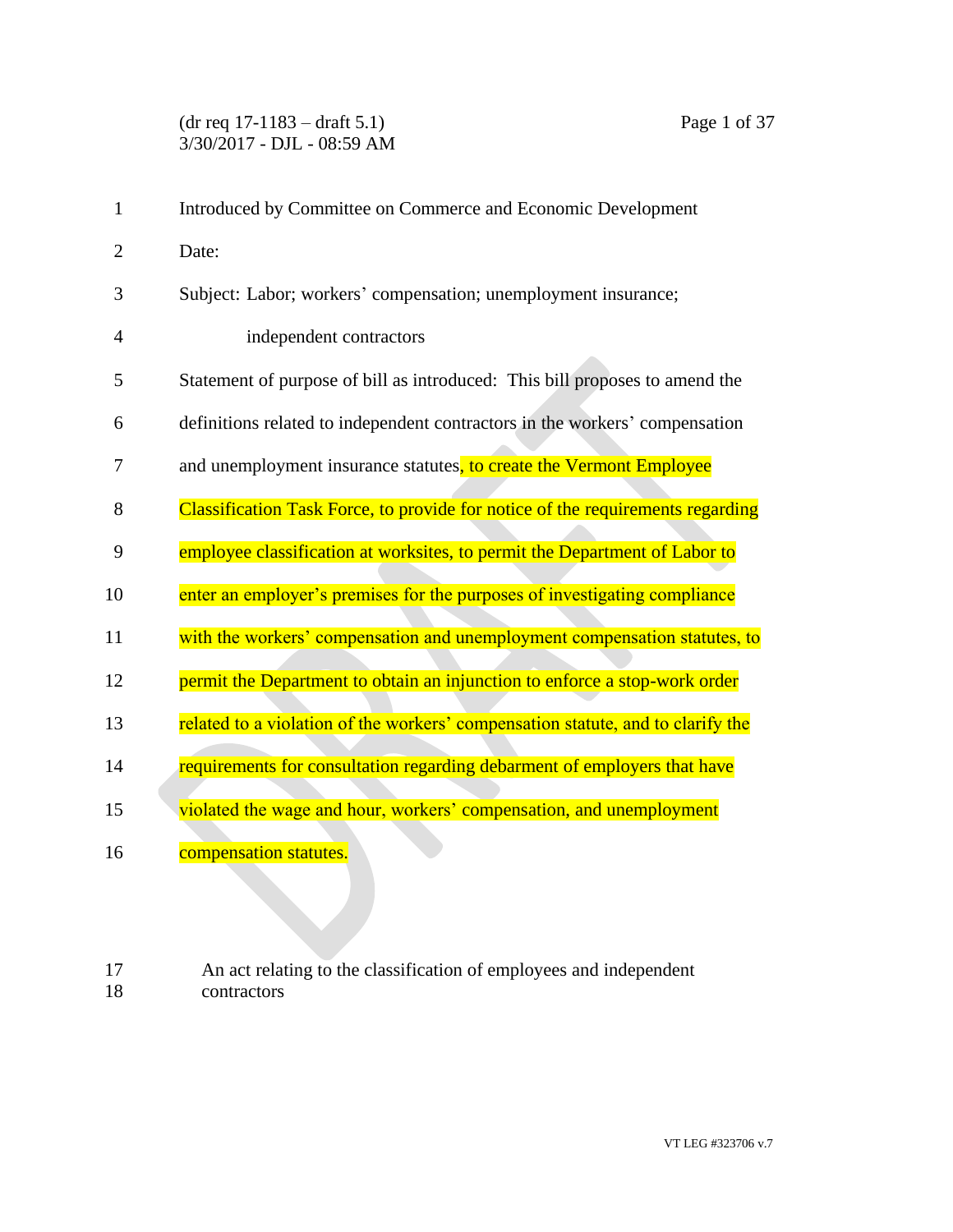(dr req 17-1183 – draft 5.1) Page 2 of 37 3/30/2017 - DJL - 08:59 AM

| $\mathbf{1}$   | It is hereby enacted by the General Assembly of the State of Vermont:            |
|----------------|----------------------------------------------------------------------------------|
| $\overline{2}$ | Sec. 1. PURPOSE                                                                  |
| 3              | By enacting this legislation, the General Assembly intends to support            |
| $\overline{4}$ | Vermont's entrepreneurial spirit, adapt to emerging business and employment      |
| 5              | trends, strengthen and grow Vermont's economy, make the State more               |
| 6              | competitive and affordable, support business growth and development, and         |
| 7              | maintain protections for Vermont's workforce. In particular, this legislation is |
| 8              | intended to update Vermont's workers' compensation and unemployment              |
| 9              | insurance laws to make them more simple, clear, and comprehensible in            |
| 10             | order to:                                                                        |
| 11             | ensure that Vermont's workers' compensation and unemployment                     |
| 12             | insurance systems reflect and support the unique character and spirit of         |
| 13             | innovation that is inherent in Vermont's entrepreneurs, businesses, workers,     |
| 14             | and economy;                                                                     |
| 15             | (2) embrace, strengthen, and build upon the emerging entrepreneurial,            |
| 16             | independent, and collaborative sectors of Vermont's workforce and economy;       |
| 17             | (3) assist businesses, employees, independent contractors, and insurers          |
| 18             | in complying with the requirements for the proper classification of employees    |
| 19             | and independent contractors;                                                     |
| 20             | (4) reduce the frequency of misclassification and the related harmful            |
| 21             | effects of misclassification to individuals, businesses, and society;            |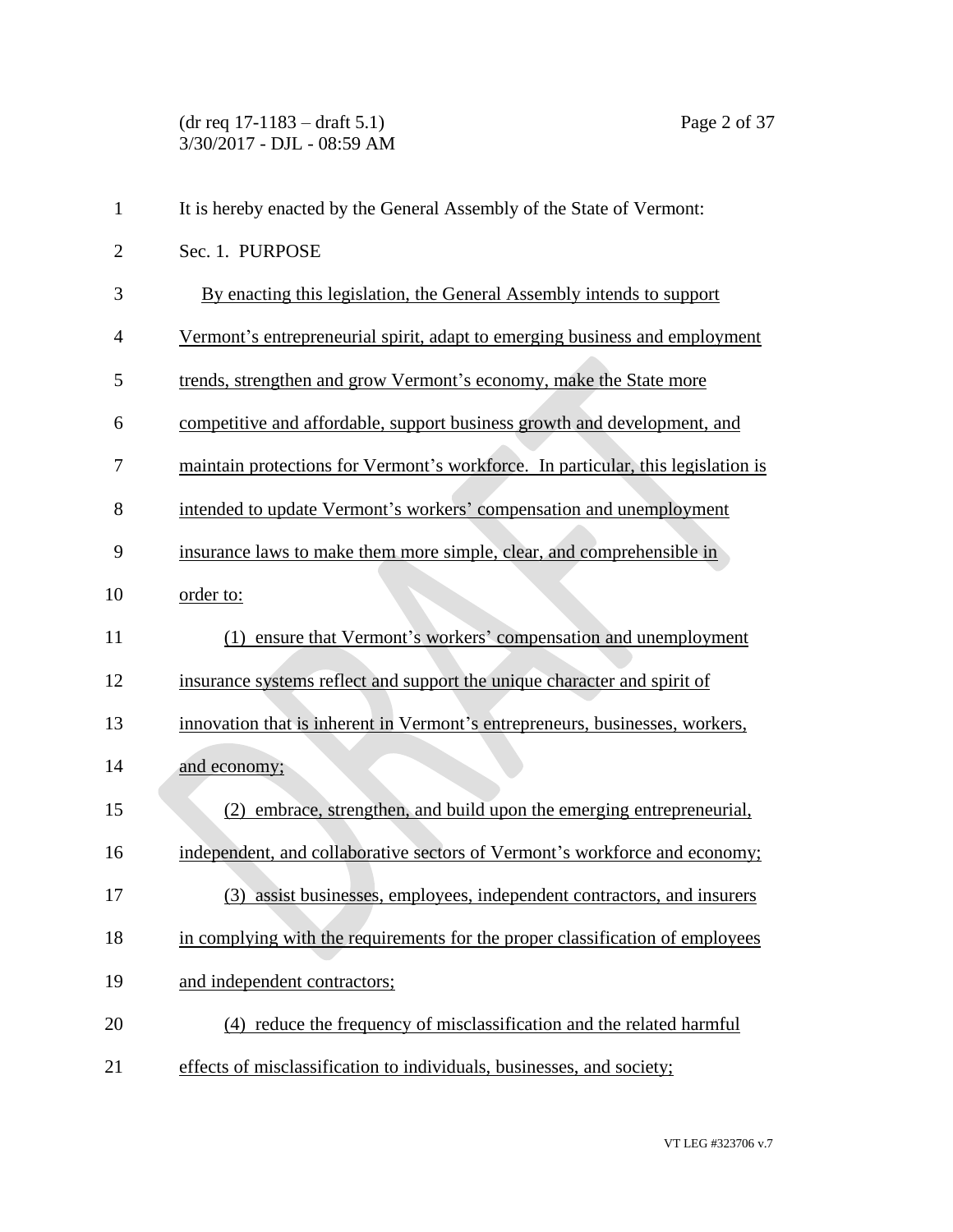(dr req 17-1183 – draft 5.1) Page 3 of 37 3/30/2017 - DJL - 08:59 AM

| $\mathbf{1}$   | (5) facilitate the proper classification of employees and independent              |
|----------------|------------------------------------------------------------------------------------|
| $\overline{2}$ | contractors by establishing a common definition for "independent contractor"       |
| 3              | and clarifying the presumption that an individual who performs services for        |
| 4              | compensation is an employee;                                                       |
| 5              | (6) provide for the efficient and fair enforcement of Vermont's workers'           |
| 6              | compensation and unemployment insurance laws by the Department of                  |
| 7              | Labor; and                                                                         |
| 8              | build on the more than 100-year evolution and improvement of the<br>(7)            |
| 9              | grand bargain in Vermont's workers' compensation law that provides                 |
| 10             | employees with a prompt, no-fault remedy for workplace injuries while              |
| 11             | limiting the potential liability of employers.                                     |
| 12             | Sec. 2. 21 V.S.A. § 601 is amended to read:                                        |
| 13             | § 601. DEFINITIONS                                                                 |
| 14             | Unless the context otherwise requires, words and phrases used in this              |
| 15             | chapter shall be construed as follows:                                             |
| 16             | * * *                                                                              |
| 17             | (3) "Employer" includes any body of persons, corporate or                          |
| 18             | unincorporated, public or private, and the legal representative of a deceased      |
| 19             | employer, and includes the owner or lessee of premises or other person who is      |
| 20             | virtually the proprietor or operator of the business there carried on, but who, by |
| 21             | reason of there being an independent contractor or for any other reason, is not    |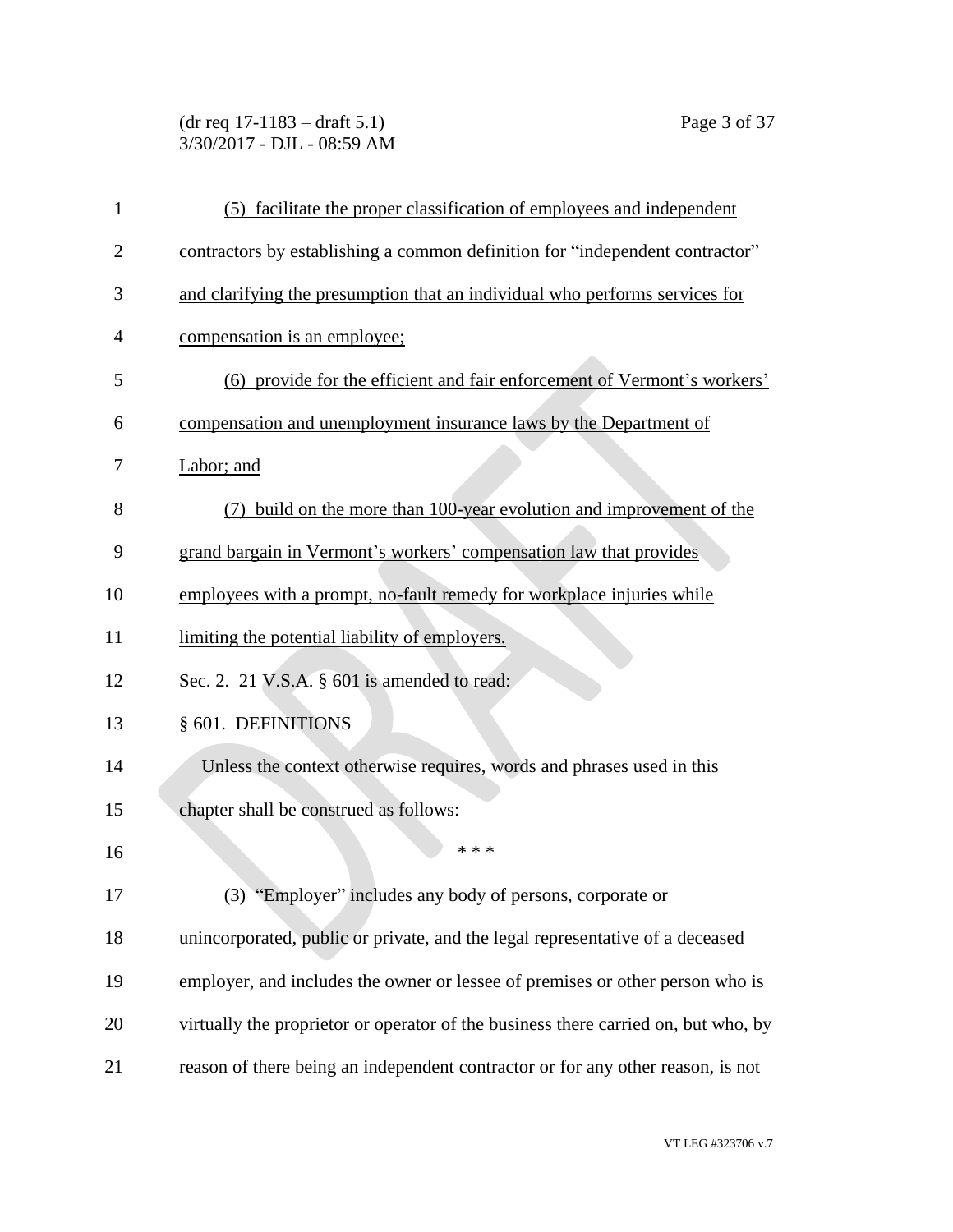(dr req 17-1183 – draft 5.1) Page 4 of 37 3/30/2017 - DJL - 08:59 AM

| 1              | the direct employer of the workers there employed. If the employer is insured,      |
|----------------|-------------------------------------------------------------------------------------|
| $\overline{2}$ | the term "employer" includes the employer's insurer so far as applicable. A         |
| 3              | person is not deemed to be an "employer" for the purposes of this chapter as        |
| 4              | the result of entering into a contract for services or labor with an individual     |
| 5              | a sole proprietor or partner owner that is not an employee pursuant to              |
| 6              | subdivision (14)(F) of this section who has knowingly and voluntarily waived        |
| 7              | coverage of this chapter pursuant to <b>subdivision</b> (14)(F) section 611 of this |
| 8              | section title, or an individual who is a corporate officer or L.L.C. member or      |
| 9              | manager that is not an employee pursuant to subdivision (14)(H) of this             |
| 10             | section.                                                                            |
| 11             | * * *                                                                               |
| 12             | (14) "Worker" and "employee" means an individual who has entered                    |
| 13             | into the employment of, or works under contract of service or apprenticeship        |
| 14             | with, an employer. Any reference to a worker who has died as the result of a        |
| 15             | work injury shall include a reference to the worker's dependents, and any           |
| 16             | reference to a worker who is a minor or incompetent shall include a reference       |
| 17             | to the minor's committee, guardian, or next friend. The term "worker" or            |
| 18             | "employee" does not include An individual who performs services for                 |
| 19             | compensation is presumed to be an employee unless he or she is one of the           |
| 20             | following:                                                                          |
| 21             | * * *                                                                               |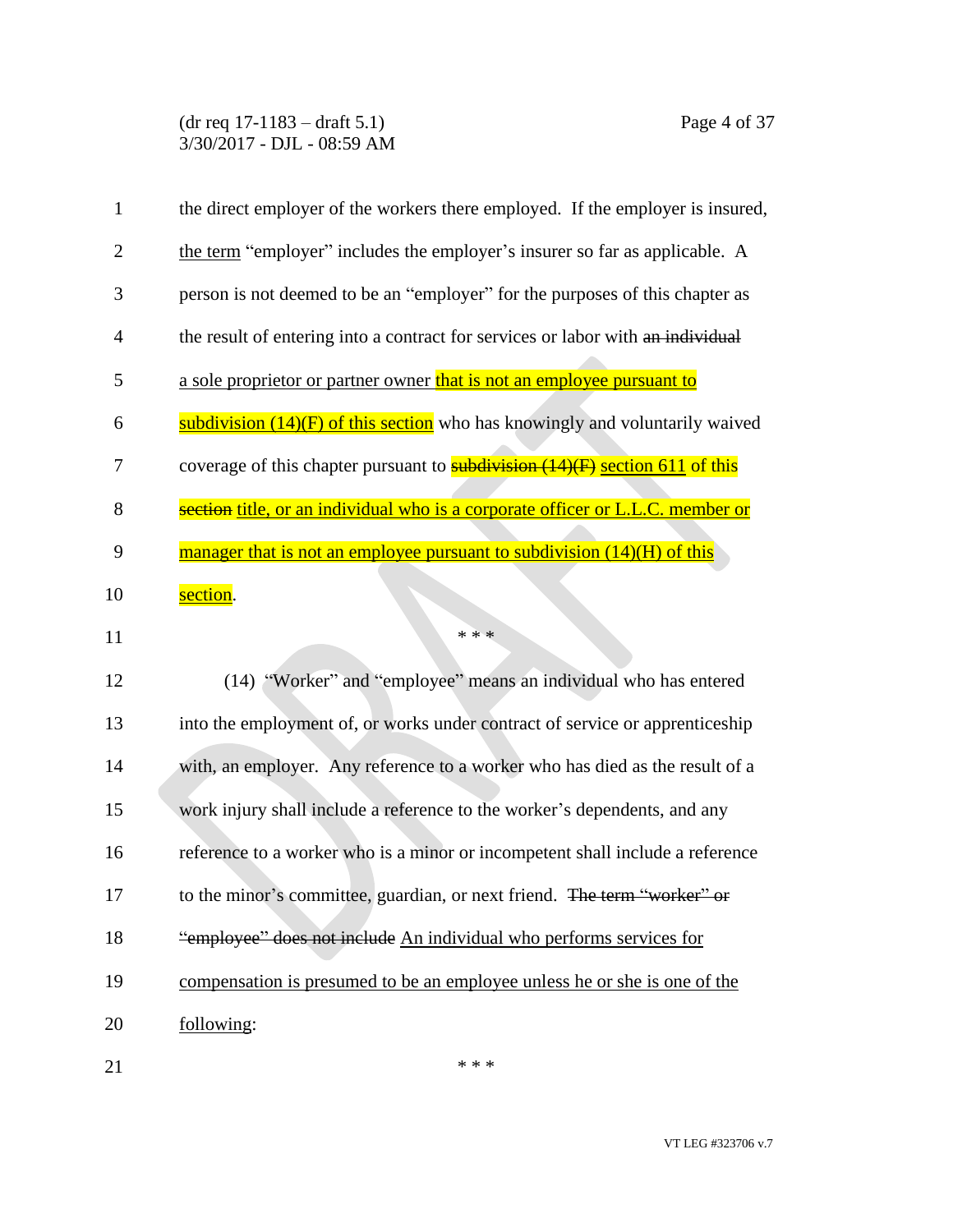# (dr req 17-1183 – draft 5.1) Page 5 of 37 3/30/2017 - DJL - 08:59 AM

| 1  | (B) An individual engaged in amateur sports, including a referee or                |
|----|------------------------------------------------------------------------------------|
| 2  | official who is paid on a per game or per event basis, even if an employer         |
| 3  | contributes to the support of such sports.                                         |
| 4  | * * *                                                                              |
| 5  | (F) The A sole proprietor or partner owner or partner owners of an                 |
| 6  | unincorporated business, provided the following conditions are met:                |
| 7  | $(i)(I)$ The individual or partner owner is an independent contractor              |
| 8  | who performs work that is distinct and separate from that of the person with       |
| 9  | whom the individual or partner owner contracts; or                                 |
| 10 | (II) the individual or partner owner is an independent                             |
| 11 | contractor and is either actively registered as a business with the Vermont        |
| 12 | Secretary of State or actively registered as a business in the state or country of |
| 13 | domicile.                                                                          |
| 14 | (ii) The individual controls the means and manner of the work                      |
| 15 | performed.                                                                         |
| 16 | (iii) The individual holds him or herself out as in business for him               |
| 17 | or herself.                                                                        |
| 18 | (iv) The individual holds him or herself out for work for the                      |
| 19 | general public and does not perform work exclusively for or with another           |
| 20 | person.                                                                            |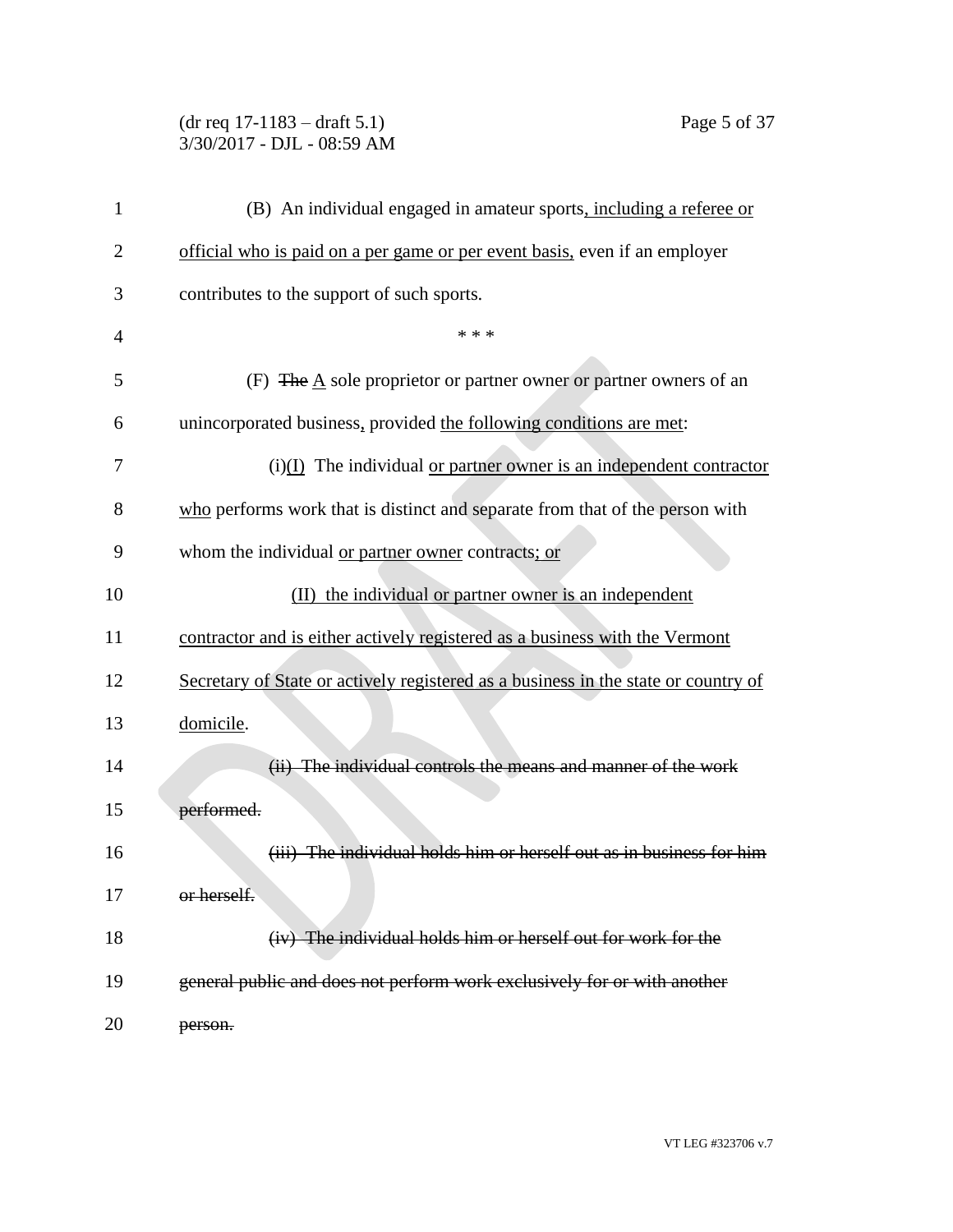(dr req 17-1183 – draft 5.1) Page 6 of 37 3/30/2017 - DJL - 08:59 AM

| $\mathbf{1}$   | (v) The individual is not treated as an employee for purposes of                   |
|----------------|------------------------------------------------------------------------------------|
| $\overline{2}$ | income or employment taxation with regard to the work performed.                   |
| 3              | $(v_i)(ii)$ The services are performed pursuant to a written agreement             |
| $\overline{4}$ | or contract between the individual or partner owner and another person the         |
| 5              | person that is providing compensation for the services, and the written            |
| 6              | agreement or contract explicitly states that the individual or partner owner is    |
| 7              | not considered to be an employee under this chapter, is working independently,     |
| 8              | has no employees, and has not contracted with other independent contractors.       |
| 9              | The written contract or agreement shall also include information regarding the     |
| 10             | right of the individual or partner owner to purchase workers' compensation         |
| 11             | insurance coverage and the individual's election not to purchase that coverage.    |
| 12             | However, if the individual or partner owner who is party to the agreement or       |
| 13             | contract under this subdivision is found to have employees, those employees        |
| 14             | may file a claim for benefits under this chapter against either or both parties to |
| 15             | the agreement.                                                                     |
| 16             | * * *                                                                              |
| 17             | (H) With the approval of the Commissioner, a corporation or a                      |
| 18             | limited liability company (L.L.C.) may elect to file exclusions from the           |
| 19             | provisions of this chapter. A corporation or an L.L.C. may elect to exclude up     |
| 20             | to four executive officers or managers or members from coverage requirements       |
| 21             | under this chapter. If all officers of the corporation or all managers or          |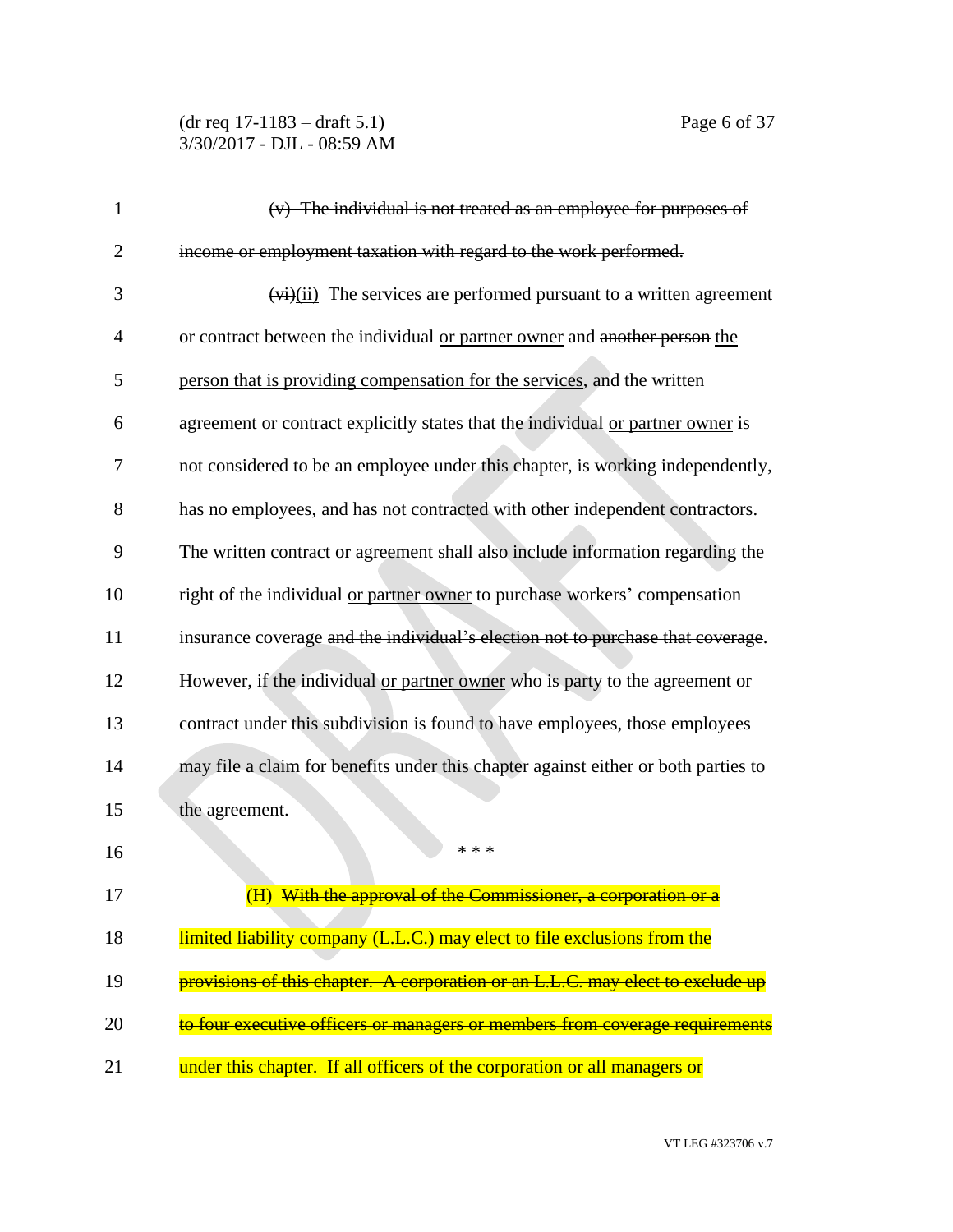(dr req 17-1183 – draft 5.1) Page 7 of 37 3/30/2017 - DJL - 08:59 AM

| 1  | members of an L.L.C. make such election, receive approval, and the business     |
|----|---------------------------------------------------------------------------------|
| 2  | has no employees, the corporation or L.L.C. shall not be required to purchase   |
| 3  | workers' compensation coverage. If after election, the officer, manager, or     |
| 4  | member experiences a personal injury and files a claim under this chapter, the  |
| 5  | employer shall have all the defenses available in a personal injury claim.      |
| 6  | However, this election shall not prevent any other individual, other than the   |
| 7  | individual excluded under this section, found to be an employee of the          |
| 8  | corporation or L.L.C. to recover workers' compensation from either the          |
| 9  | corporation, L.L.C., or the statutory employer. A corporate executive officer   |
| 10 | or L.L.C. manager or member that is excluded under section 612 of this title,   |
| 11 | provided the following conditions are met:                                      |
| 12 | (i) The corporation or L.L.C.:                                                  |
| 13 | is a separate and distinct business from the person for whom<br>$\rm(I)$        |
| 14 | it is performing services;                                                      |
| 15 | meets the requirements to be an independent contractor<br>$(\text{II})$         |
| 16 | under subdivision (31) of this section; and                                     |
| 17 | (III) is actively registered with the Vermont Secretary of State.               |
| 18 | (ii) The services are performed pursuant to a written agreement or              |
| 19 | contract between the corporation or L.L.C. and the person who is providing      |
| 20 | compensation for the services, and the written agreement or contract explicitly |
| 21 | states that the corporate executive officers or L.L.C. managers or members are  |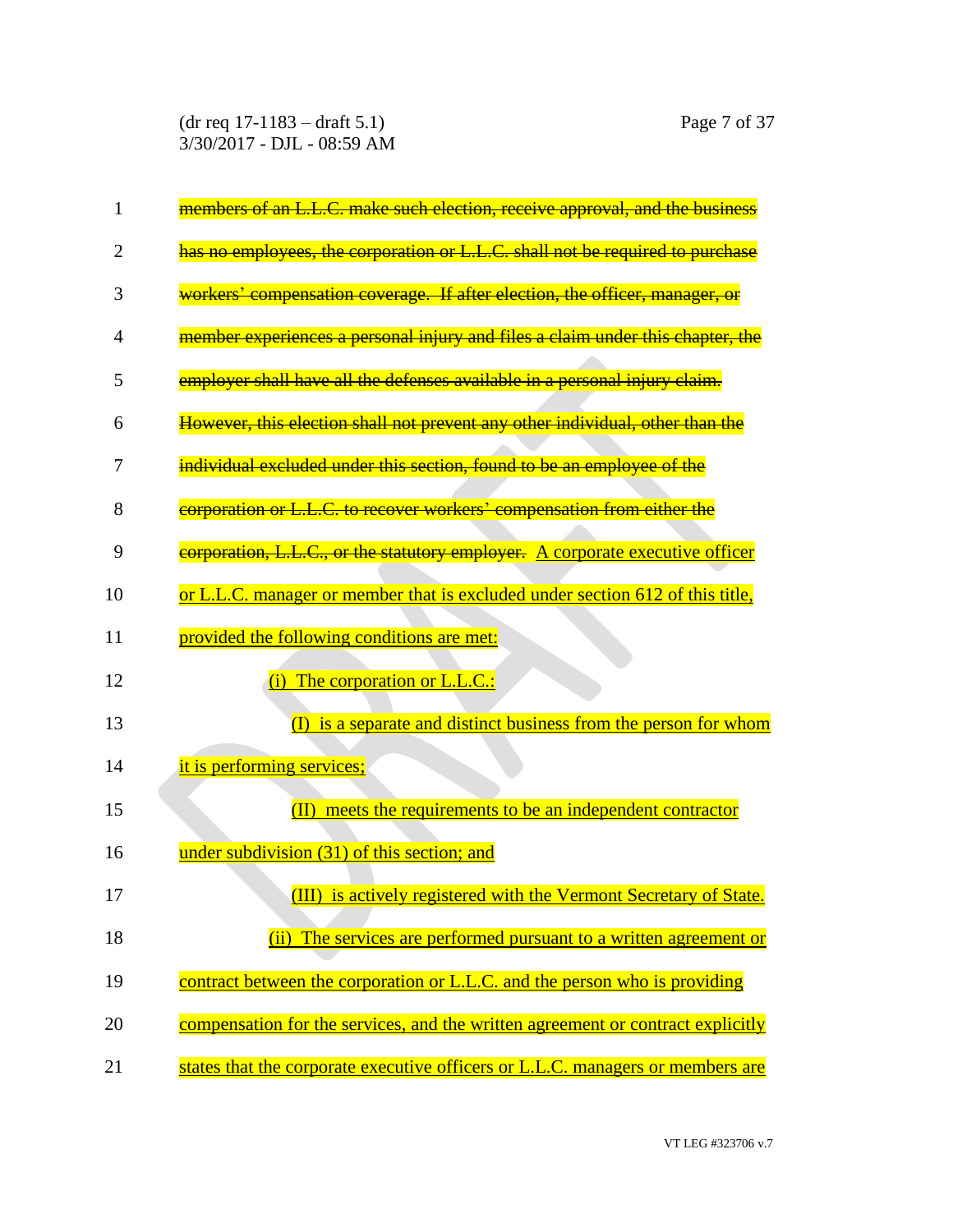(dr req 17-1183 – draft 5.1) Page 8 of 37 3/30/2017 - DJL - 08:59 AM

| $\mathbf{1}$   | not considered to be employees under this chapter and are working               |
|----------------|---------------------------------------------------------------------------------|
| $\overline{2}$ | independently. The written contract or agreement shall also include             |
| 3              | information regarding the right of the corporation or L.L.C. to purchase        |
| 4              | workers' compensation insurance coverage and of the corporate executive         |
| 5              | officers or the L.L.C. managers or members to elect not to exclude themselves   |
| 6              | from coverage.                                                                  |
| 7              | An individual who provides services for which he or she receives                |
| 8              | foster care payments that are specifically excluded from gross income pursuant  |
| 9              | to Section 131 of the federal Internal Revenue Code, 26 U.S.C. § 131.           |
| 10             | * * *                                                                           |
| 11             | $(31)(A)$ "Independent contractor" means an individual that is                  |
| 12             | economically independent of his or her employing unit under the totality of the |
| 13             | circumstances based on an assessment of whether:                                |
| 14             | the individual is free from the direction and control of the<br>(i)             |
| 15             | employing unit with respect to the means and manner of the work performed,      |
| 16             | both under the person's contract of service and in fact;                        |
| 17             | (ii) the individual operates a separate and distinct business from              |
| 18             | that of the employing unit and the extent to which the individual is performing |
| 19             | work that is an integral part of the employing unit's business;                 |
| 20             | (iii) the individual controls his or her opportunity to realize a               |
| 21             | profit or a loss;                                                               |

VT LEG #323706 v.7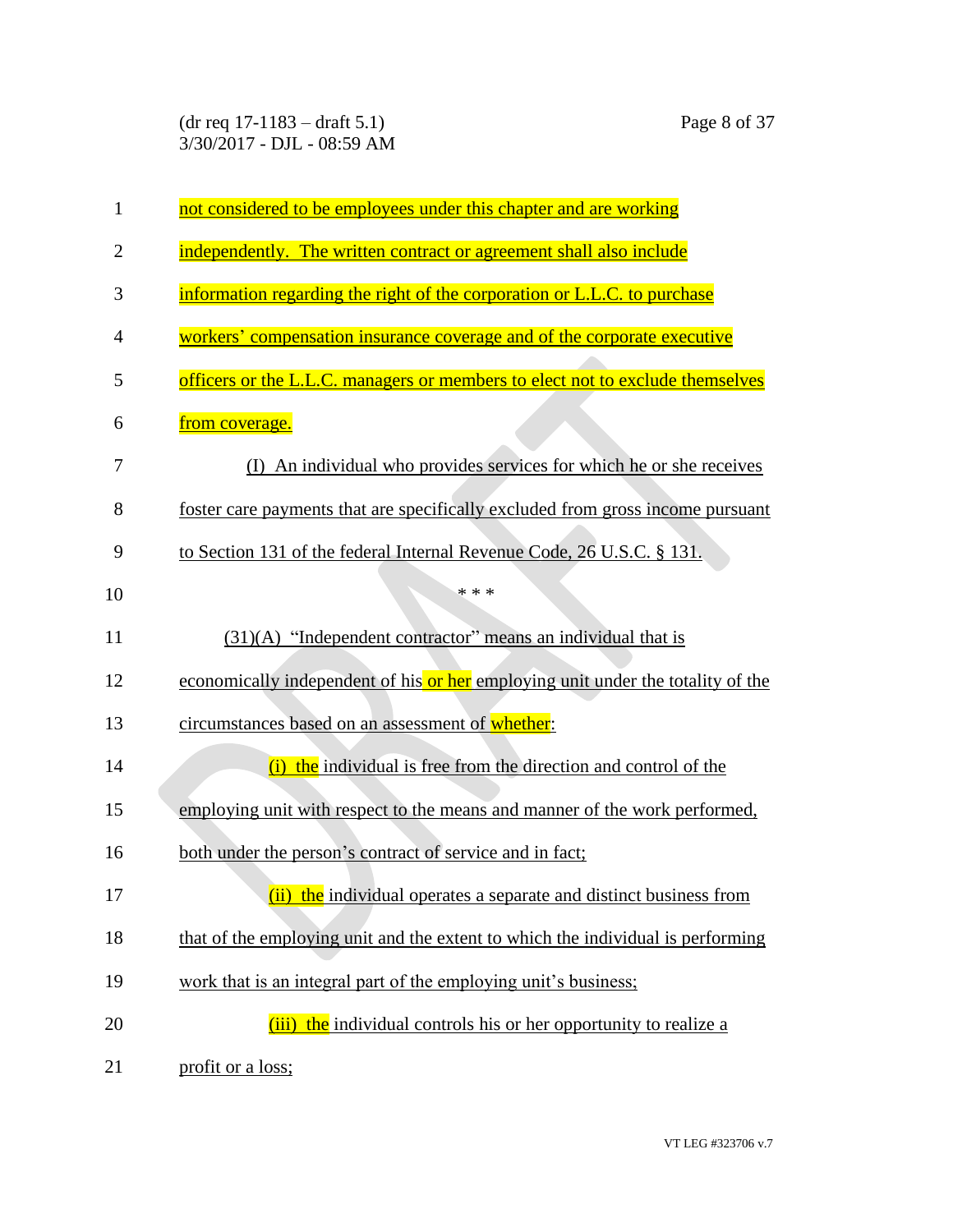### (dr req 17-1183 – draft 5.1) Page 9 of 37 3/30/2017 - DJL - 08:59 AM

| $\mathbf{1}$   | (iv) the individual has a substantial investment in the facilities,              |
|----------------|----------------------------------------------------------------------------------|
| $\overline{2}$ | tools, instruments, materials, and knowledge used by him or her to complete      |
| 3              | the work;                                                                        |
| 4              | (v) the work performed requires specialized skills and initiative;               |
| 5              | (vi) the individual holds himself or herself out as in business for              |
| 6              | himself or herself and competes to offer his or her services to the general      |
| 7              | public; and                                                                      |
| 8              | (vii) the individual is not treated as an employee for purposes of               |
| 9              | income or employment taxation with regard to the work performed and either:      |
| 10             | (I) holds or has applied for a federal Employer Identification                   |
| 11             | Number; or                                                                       |
| 12             | has filed business or self-employment tax returns with the<br>$(\mathbf{I})$     |
| 13             | federal Internal Revenue Service within the past year or will file business or   |
| 14             | self-employment tax returns with the federal Internal Revenue Service for the    |
| 15             | current year.                                                                    |
| 16             | (B) In considering whether an individual is economically                         |
| 17             | independent pursuant to subdivision $(A)$ of this subdivision $(31)$ , no single |
| 18             | factor in and of itself shall be dispositive.                                    |
| 19             | (C) If multiple persons are performing the same work on a project or             |
| 20             | jobsite, the determination of whether the <b>individual</b> is economically      |
| 21             | independent of the employing unit shall take into account the relationship       |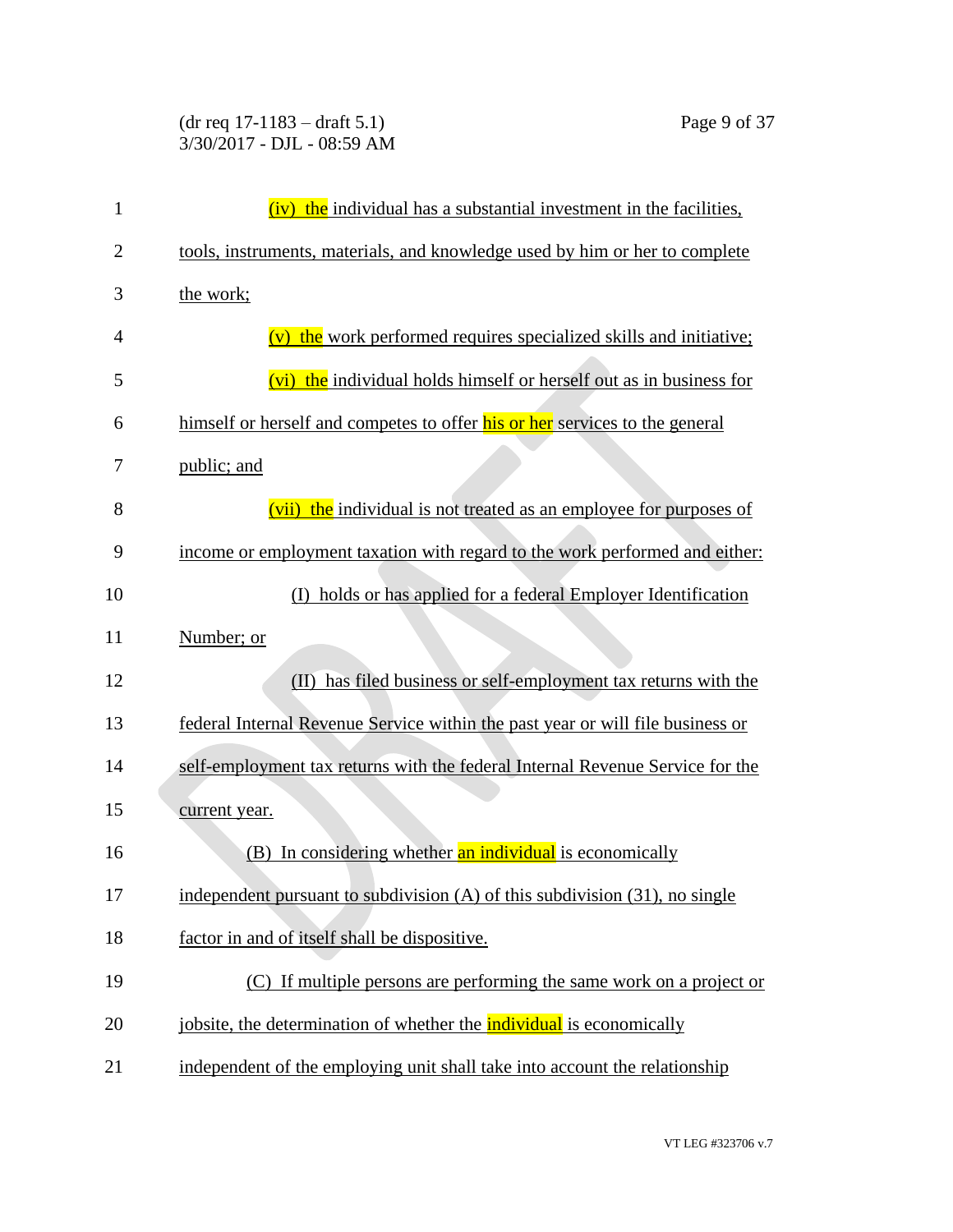(dr req 17-1183 – draft 5.1) Page 10 of 37 3/30/2017 - DJL - 08:59 AM

| $\mathbf{1}$   | between the specific services performed by the <b>individual</b> and the          |
|----------------|-----------------------------------------------------------------------------------|
| $\overline{2}$ | circumstances of the project or job in relation to which the person is providing  |
| 3              | services.                                                                         |
| 4              | (D) An independent contractor shall purchase workers' compensation                |
| 5              | coverage for its employees as provided in this chapter.                           |
| 6              | Sec. 3. 21 V.S.A. § 1301 is amended to read:                                      |
| 7              | § 1301. DEFINITIONS                                                               |
| 8              | The following words and phrases, as used in this chapter, shall have the          |
| 9              | following meanings unless the context clearly requires otherwise:                 |
| 10             | * * *                                                                             |
| 11             | $(6)(A)(i)$ "Employment," subject to the other provisions of this                 |
| 12             | subdivision (6), means service within the jurisdiction of this State, performed   |
| 13             | prior to January 1, 1978, which was employment as defined in this subdivision     |
| 14             | prior to such that date and, subject to the other provisions of this subdivision, |
| 15             | service performed after December 31, 1977, by an employee, as defined in          |
| 16             | subsections 3306(i) and (o) of the Federal Unemployment Tax Act, including        |
| 17             | service in interstate commerce, performed for wages or under any contract of      |
| 18             | hire, written or oral, expressed or implied. Services partly within and partly    |
| 19             | without outside this State may by election as hereinbefore provided be treated    |
| 20             | as if wholly within the jurisdiction of this State. And whenever an employing     |
| 21             | unit shall have elected to come under the provisions of a similar act of a state  |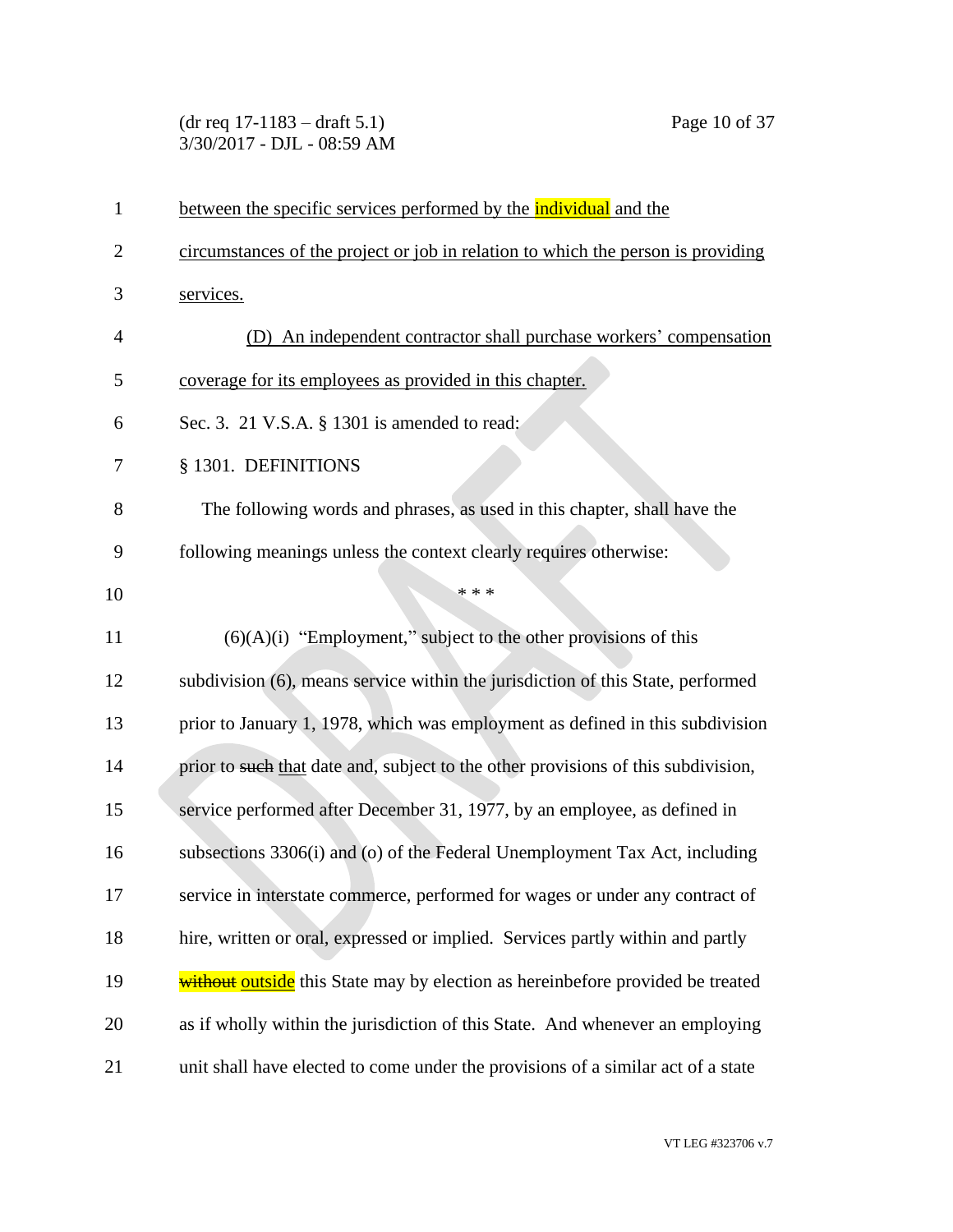## (dr req 17-1183 – draft 5.1) Page 11 of 37 3/30/2017 - DJL - 08:59 AM

| $\mathbf{1}$   | where a part of the services of an employee are performed, the Commissioner,   |
|----------------|--------------------------------------------------------------------------------|
| $\overline{c}$ | upon his or her approval of said the election as to any such employee, may     |
| 3              | treat the services covered by said the approved election as having been        |
| $\overline{4}$ | performed wholly <b>without</b> outside the jurisdiction of this State.        |
| 5              | * * *                                                                          |
| 6              | (B)(i) Services performed by an individual for wages shall be deemed           |
| 7              | to be employment subject to this chapter unless and until it is shown to the   |
| 8              | satisfaction of the Commissioner that the individual is economically           |
| 9              | independent of his or her employing unit under the totality of the             |
| 10             | circumstances in light of whether:                                             |
| 11             | (i) Such individual has been and will continue to be free from                 |
| 12             | control or direction over the performance of such services, both under his or  |
| 13             | her contract of service and in fact; and                                       |
| 14             | (ii) Such service is either outside the usual course of the business           |
| 15             | for which such service is performed, or that such service is performed outside |
| 16             | of all the places of business of the enterprise for which such service is      |
| 17             | performed; and                                                                 |
| 18             | (iii) Such individual is customarily engaged in an independently               |
| 19             | established trade, occupation, profession, or business.                        |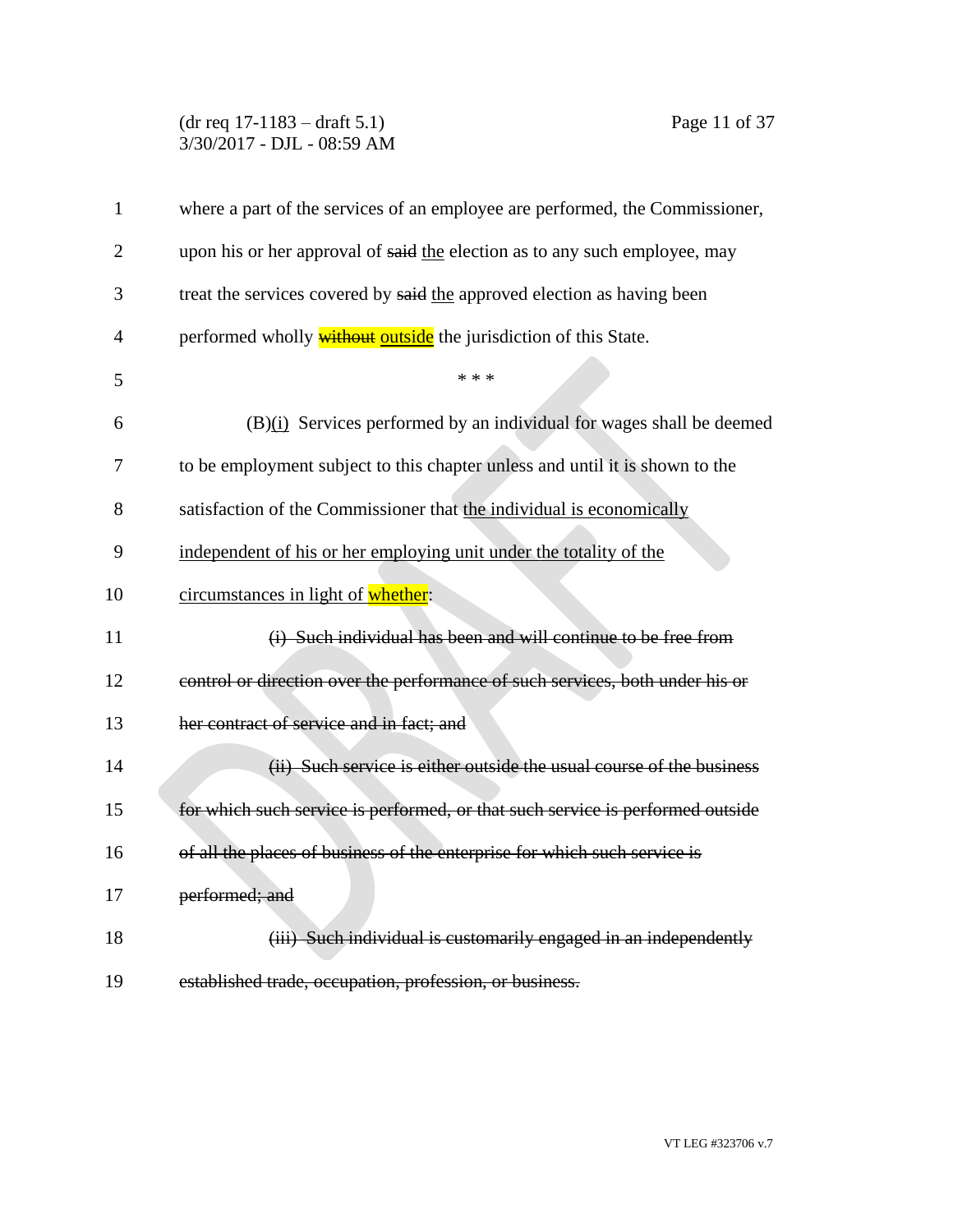(dr req 17-1183 – draft 5.1) Page 12 of 37 3/30/2017 - DJL - 08:59 AM

| $\mathbf{1}$   | the individual is free from the direction and control of the<br>$\overline{(\Gamma)}$ |
|----------------|---------------------------------------------------------------------------------------|
| $\overline{2}$ | employing unit with respect to the means and manner of the services                   |
| 3              | performed, both under his or her contract of service and in fact;                     |
| 4              | (II)<br>the individual operates a separate and distinct business                      |
| 5              | from that of the employing unit and the extent to which the individual is             |
| 6              | performing work that is an integral part of the employing unit's business;            |
| 7              | the individual controls his or her opportunity to realize a<br>(III)                  |
| 8              | profit or a loss;                                                                     |
| 9              | (IV) the individual has a substantial investment in the facilities,                   |
| 10             | tools, instruments, materials, and knowledge used by him or her to complete           |
| 11             | the work;                                                                             |
| 12             | the work performed requires specialized skills and<br>(V)                             |
| 13             | initiative;                                                                           |
| 14             | (VI) the individual holds himself or herself out as in business                       |
| 15             | for himself or herself and competes to offer his or her services to the general       |
| 16             | public; and                                                                           |
| 17             | (VII) the individual is not treated as an employee for purposes                       |
| 18             | of income or employment taxation with regard to the work performed and                |
| 19             | either:                                                                               |
| 20             | (aa) holds or has applied for a federal Employer                                      |
| 21             | <b>Identification Number</b> ; or                                                     |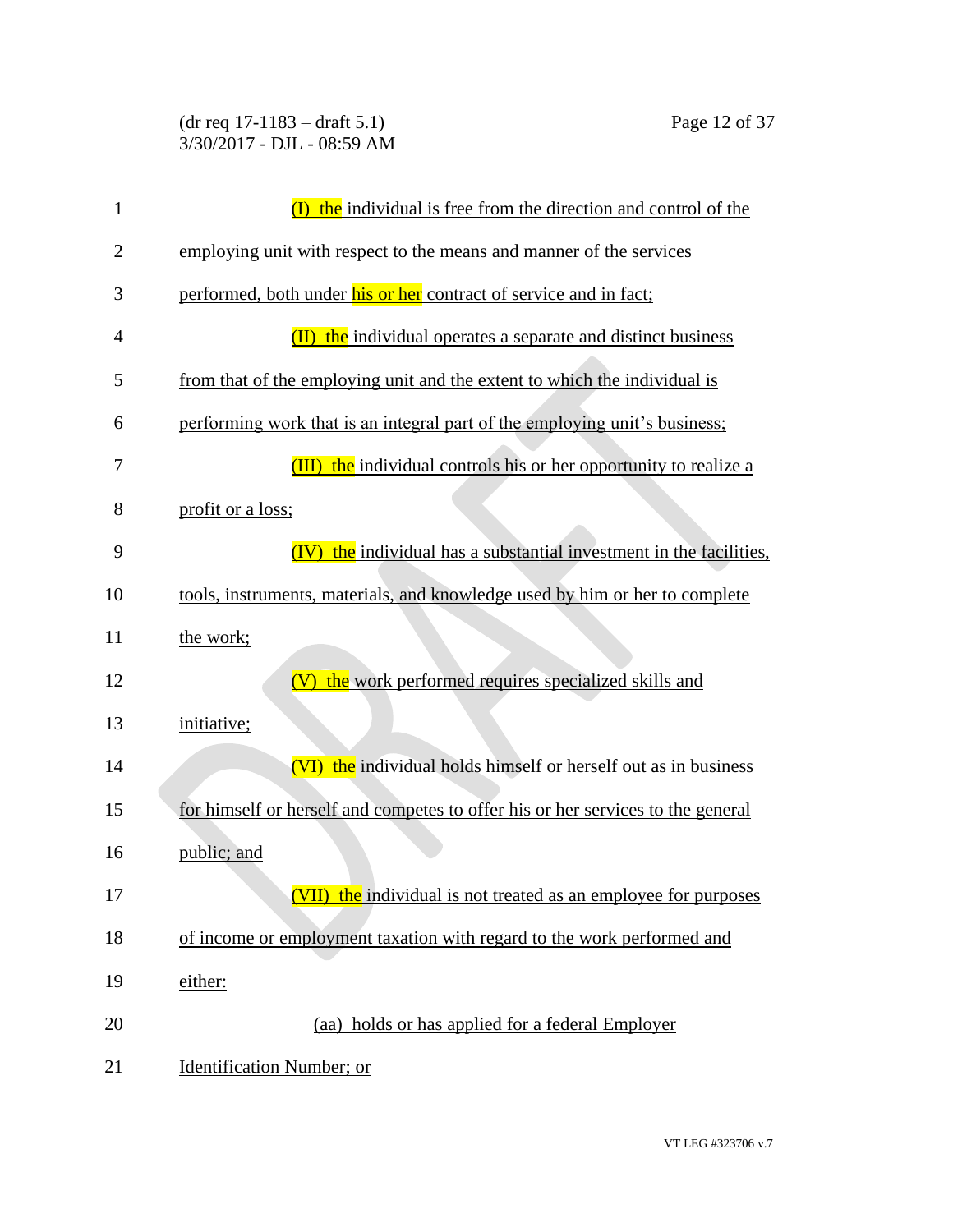| $(dr \text{ req } 17-1183 - draft 5.1)$ |  |
|-----------------------------------------|--|
| 3/30/2017 - DJL - 08:59 AM              |  |

| $\mathbf{1}$   | (bb) has filed business or self-employment tax returns with                      |
|----------------|----------------------------------------------------------------------------------|
| $\overline{2}$ | the federal Internal Revenue Service within the past year or will file business  |
| 3              | or self-employment tax returns with the federal Internal Revenue Service for     |
| 4              | the current year.                                                                |
| 5              | (ii) In considering whether an individual is economically                        |
| 6              | independent pursuant to subdivision (i) of this subdivision $(6)(B)$ , no single |
| 7              | factor in and of itself shall be dispositive.                                    |
| 8              | (iii) If multiple individuals are performing the same work on a                  |
| 9              | project or jobsite, the determination of whether an individual is economically   |
| 10             | independent of the employing unit shall take into account the relationship       |
| 11             | between the specific services performed by the individual and the                |
| 12             | circumstances of the project or job in relation to which he or she is providing  |
| 13             | services.                                                                        |
| 14             | * * *                                                                            |
| 15             | Sec. 4. 3 V.S.A. § 2222d is added to read:                                       |
| 16             | § 2222d. VERMONT EMPLOYEE CLASSIFICATION TASK FORCE                              |
| 17             | (a) Creation and purpose. The Vermont Employee Classification Task               |
| 18             | Force is created in the Agency of Administration to reduce the frequency of      |
| 19             | employee misclassification through enhanced education, improved                  |
| 20             | coordination of State resources, and increased collaboration among State         |
| 21             | government, businesses, labor, and other stakeholders.                           |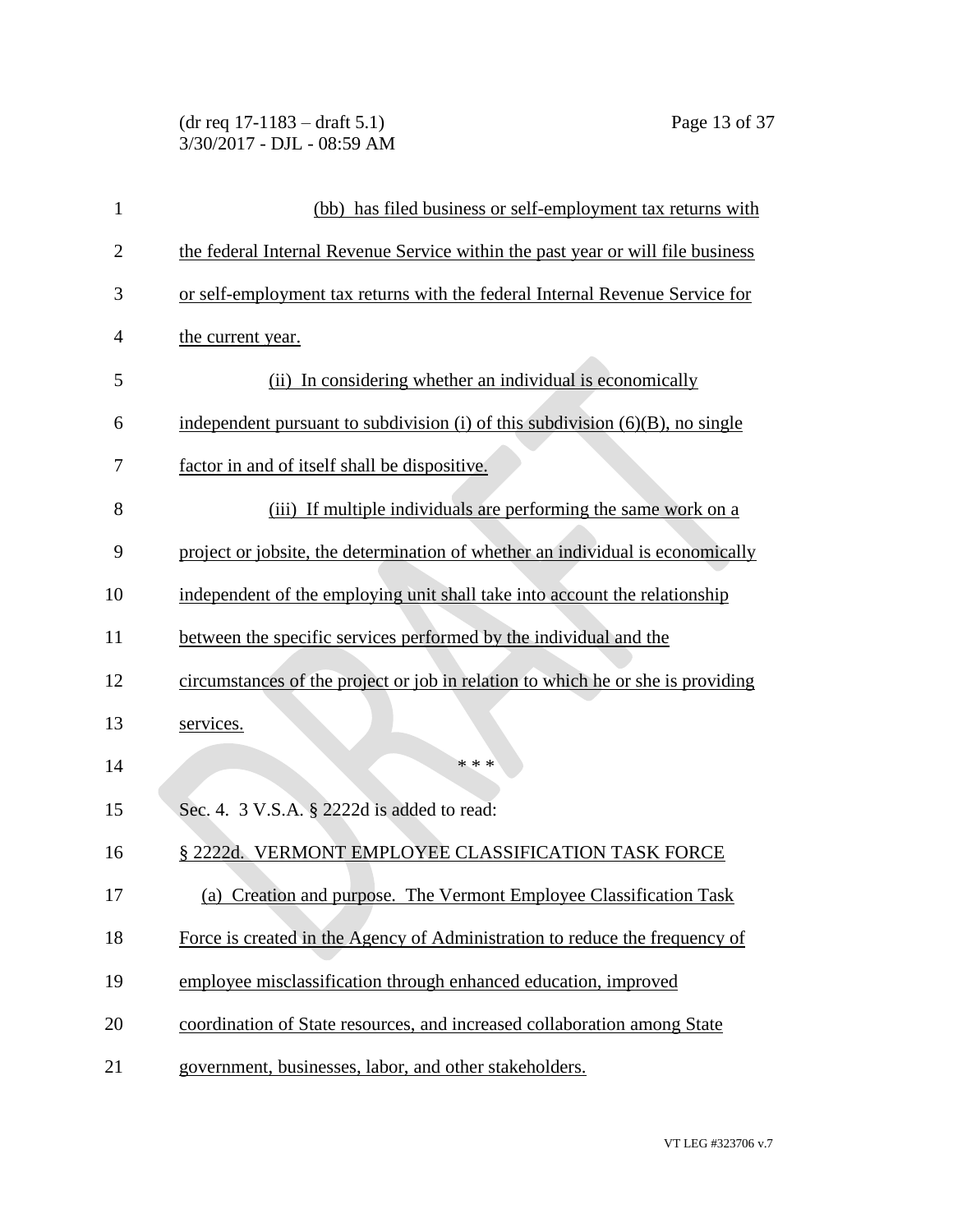### (dr req 17-1183 – draft 5.1) Page 14 of 37 3/30/2017 - DJL - 08:59 AM

| $\mathbf{1}$ | (b) Membership. The Task Force shall be composed of the following nine  |
|--------------|-------------------------------------------------------------------------|
| 2            | members:                                                                |
| 3            | (1) the Secretary of Administration or designee;                        |
| 4            | (2) the Commissioner of Labor or designee;                              |
| 5            | (3) the Secretary of Transportation or designee;                        |
| 6            | (4) the Commissioner of Buildings and General Services or designee;     |
| 7            | (5) the Commissioner of Financial Regulation or designee;               |
| 8            | (6) the Secretary of Human Services or designee;                        |
| 9            | the Commissioner of Taxes or designee;                                  |
| 10           | (8) the Attorney General or designee; and                               |
| 11           | (9) the Commissioner of Liquor Control or designee.                     |
| 12           | (c) Meetings.                                                           |
| 13           | (1) The Task Force shall meet at least six times per year.              |
| 14           | (2) The Secretary of Administration or designee shall be the Chair.     |
| 15           | (3) A majority of the membership of the Task Force shall constitute a   |
| 16           | quorum.                                                                 |
| 17           | (d) Duties.                                                             |
| 18           | (1) The Task Force shall have the following duties:                     |
| 19           | (A) to develop and implement an ongoing outreach program to             |
| 20           | educate and inform employers, workers, and the general public about the |
| 21           | proper classification of employees and independent contractors;         |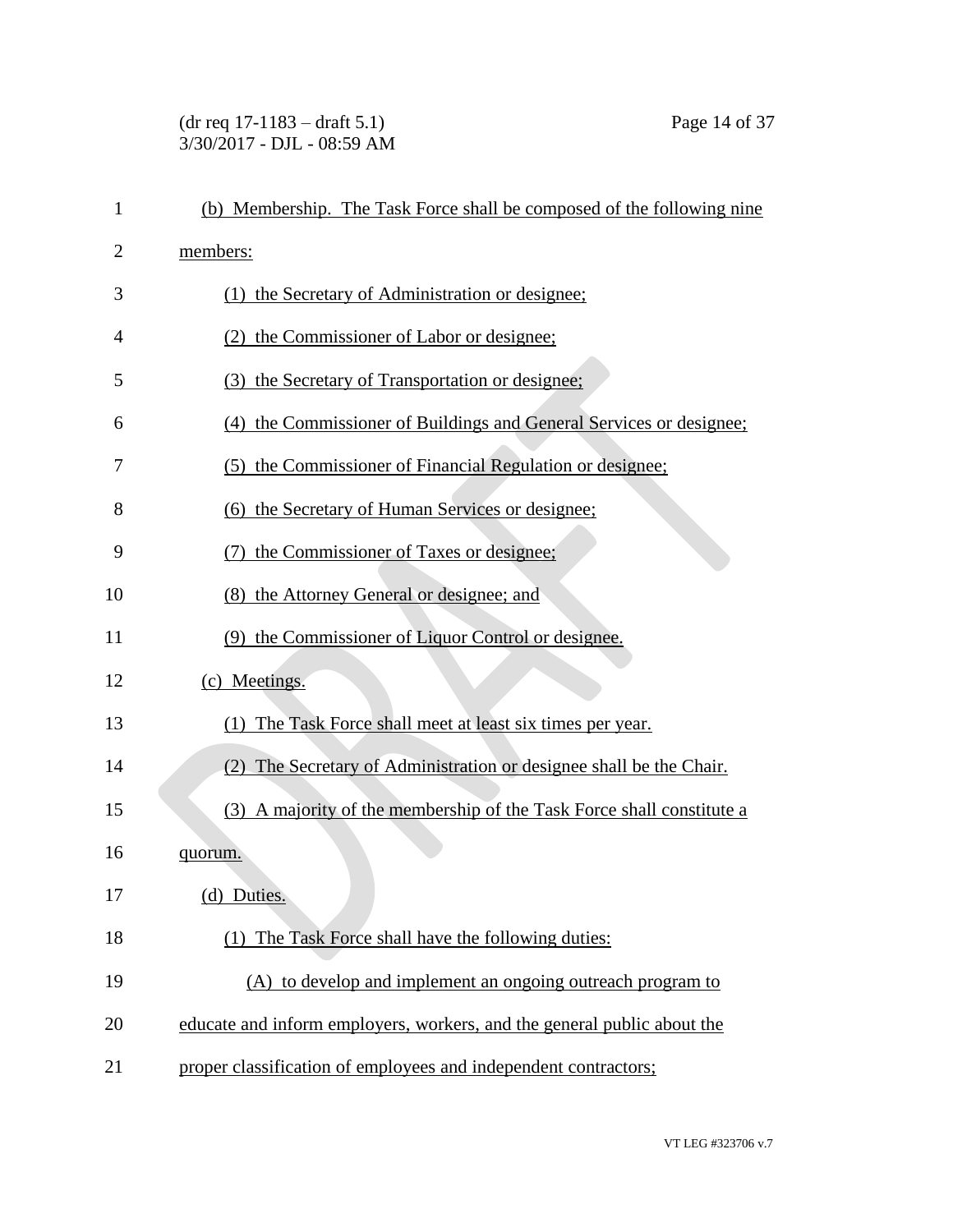(dr req 17-1183 – draft 5.1) Page 15 of 37 3/30/2017 - DJL - 08:59 AM

| 1              | (B) to examine and evaluate existing misclassification enforcement             |
|----------------|--------------------------------------------------------------------------------|
| $\overline{2}$ | by State agencies and departments;                                             |
| 3              | (C) to develop and implement strategies to improve coordination,               |
| 4              | cooperation, and information sharing among State agencies and departments in   |
| 5              | relation to the investigation and enforcement of employee misclassification;   |
| 6              | (D) to review and establish reasonable mechanisms to accept                    |
| 7              | complaints and reports of noncompliance;                                       |
| 8              | (E) to ensure that State agencies and departments are engaged in               |
| 9              | timely enforcement;                                                            |
| 10             | to ensure that penalties and debarment periods are posted on a<br>(F)          |
| 11             | publicly available website in a timely manner, to the extent permitted by law; |
| 12             | (G) to review and recommend additional methods to provide public               |
| 13             | notice and share information regarding enforcement, penalties, and debarment   |
| 14             | periods;                                                                       |
| 15             | (H) to develop strategies and programs to assist businesses in                 |
| 16             | complying with Vermont's requirements for the proper classification of         |
| 17             | employees and independent contractors, and to reduce the frequency of          |
| 18             | employee misclassification; and                                                |
| 19             | (I) to recommend legislative, regulatory, and administrative measures          |
| 20             | to reduce the frequency of employee misclassification.                         |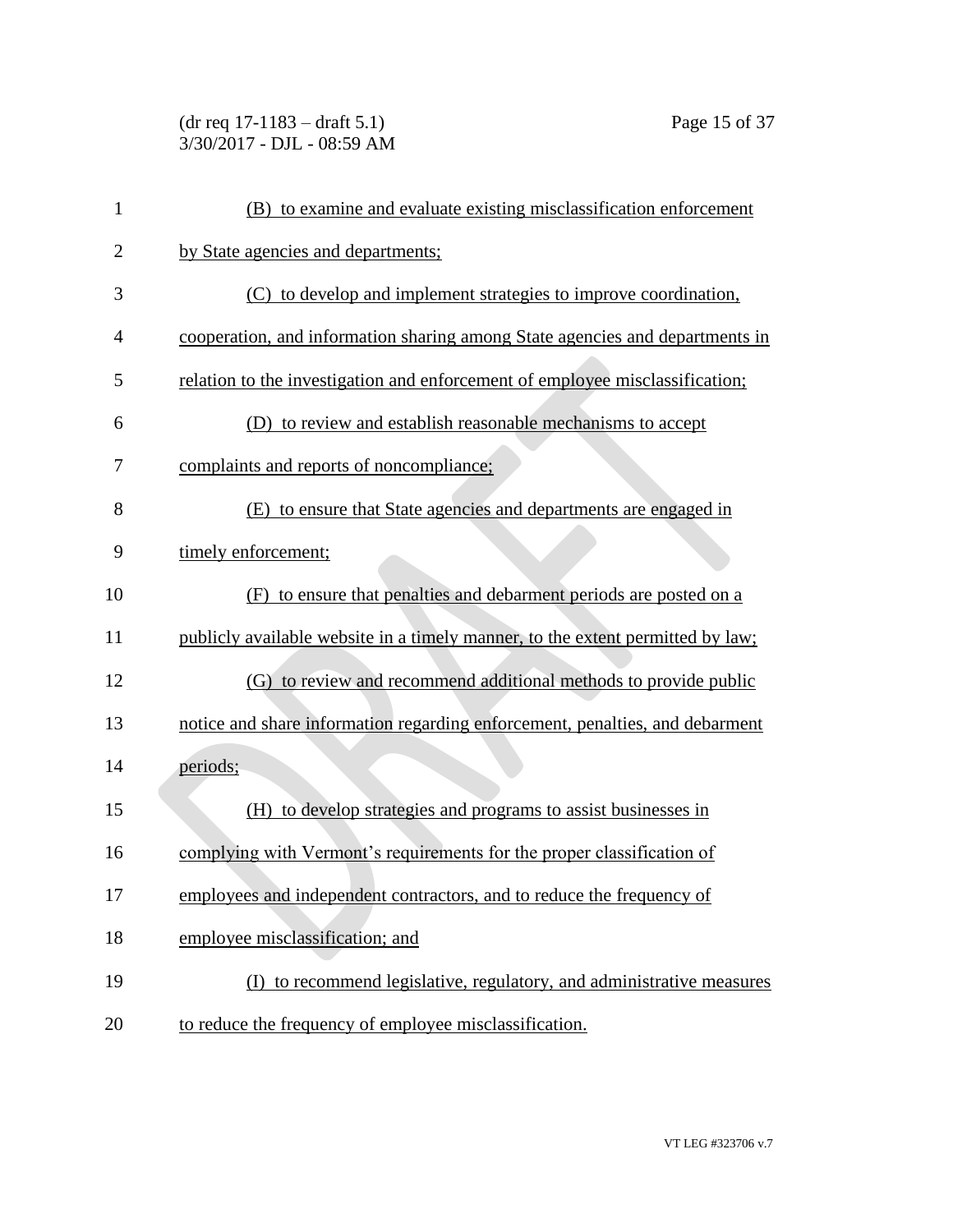(dr req 17-1183 – draft 5.1) Page 16 of 37 3/30/2017 - DJL - 08:59 AM

| $\mathbf{1}$   | (2) The Task Force shall consult and collaborate with businesses, labor,         |
|----------------|----------------------------------------------------------------------------------|
| $\overline{2}$ | and other interested stakeholders to accomplish the duties set forth in          |
| 3              | subdivision (1) of this subsection, and may appoint representatives of business, |
| $\overline{4}$ | labor, and other interested stakeholders to subcommittees as the Task Force      |
| 5              | deems appropriate.                                                               |
| 6              | (e) Reports.                                                                     |
| 7              | (1) The Task Force shall report annually on or before January 15 to the          |
| 8              | House Committee on Commerce and Economic Development and the Senate              |
| 9              | Committee on Finance regarding the activities that it has undertaken pursuant    |
| 10             | to this section, the progress of the Task Force's ongoing education and          |
| 11             | outreach programs, the number and results of the employer audits conducted       |
| 12             | during the previous calendar year, and any barriers or impediments to the        |
| 13             | proper classification of employees and independent contractors that the Task     |
| 14             | Force has identified. The report may recommend legislative, regulatory, and      |
| 15             | administrative measures to reduce the frequency of employee misclassification.   |
| 16             | The provisions of 2 V.S.A. § 20(d) (expiration of required reports) shall not    |
| 17             | apply to the report to be made under this subsection.                            |
| 18             | The Task Force shall examine the issue of comprehensive<br>(2)                   |
| 19             | enforcement of employee misclassification within Vermont's workers'              |
| 20             | compensation system and potential measures to improve the efficacy of the        |
| 21             | State's misclassification enforcement mechanisms, including by transferring      |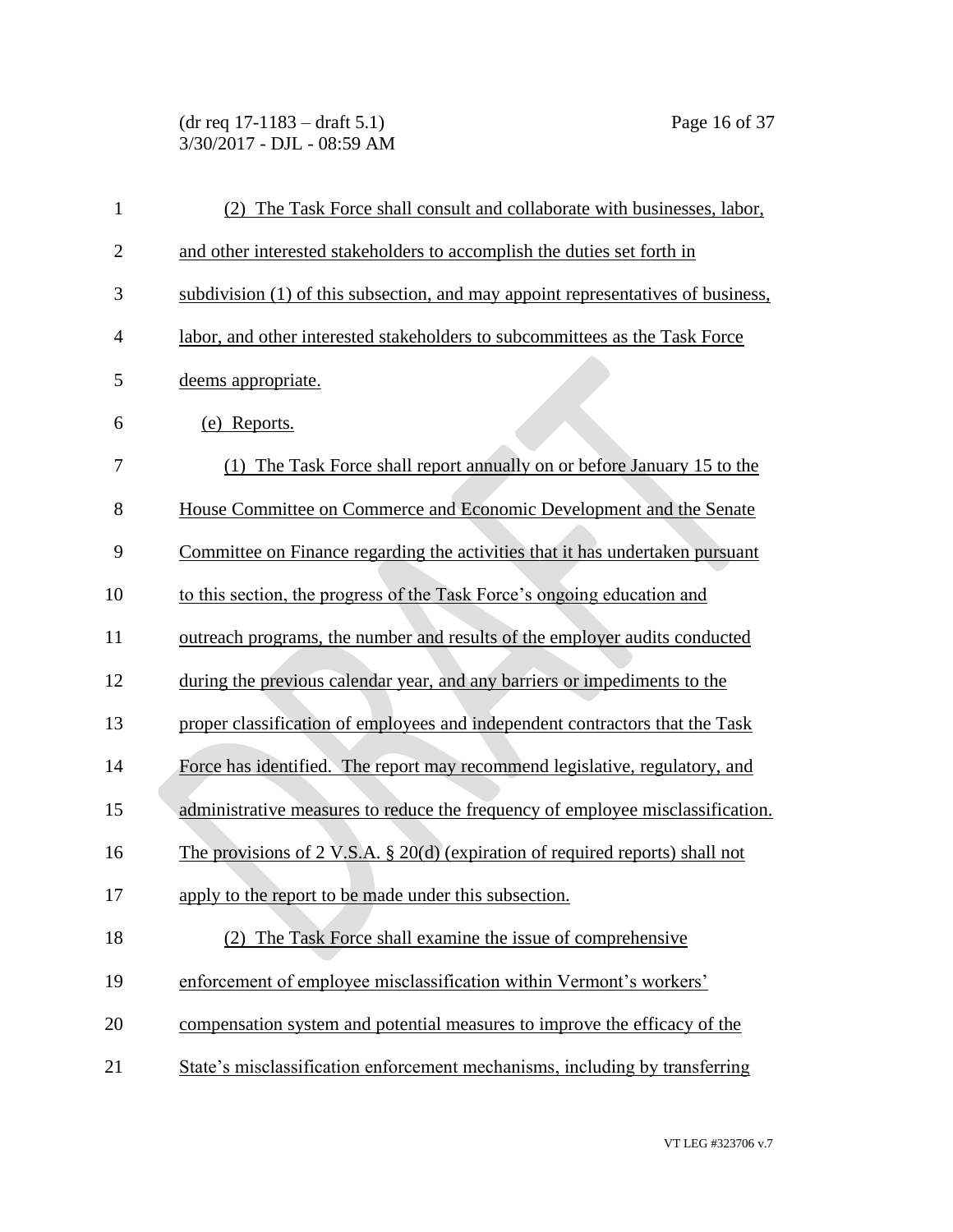(dr req 17-1183 – draft 5.1) Page 17 of 37 3/30/2017 - DJL - 08:59 AM

| $\mathbf{1}$ | the responsibility for the investigation and enforcement of misclassification to |
|--------------|----------------------------------------------------------------------------------|
| $\mathbf{2}$ | the Office of the Attorney General. The Task Force shall develop and             |
| 3            | establish performance measures to evaluate the efficacy of efforts to enforce    |
| 4            | the requirements for classification of employees and independent contractors,    |
| 5            | and any improvement in the outcomes of the State's enforcement efforts over      |
| 6            | time. On or before February 15, 2018, the Task Force shall report to the House   |
| 7            | Committee on Commerce and Economic Development and the Senate                    |
| 8            | Committee on Finance with a recommendation for a comprehensive plan to           |
| 9            | improve the State's misclassification enforcement mechanisms and any             |
| 10           | legislative, regulatory, or administrative measures necessary to implement       |
| 11           | the plan.                                                                        |
| 12           | The Task Force shall study the use of multiple independent<br>(3)                |
| 13           | contractors to perform the same work on a project or jobsite to determine how    |
| 14           | often employee misclassification occurs in such situations. In performing its    |
| 15           | study, the Task Force shall review documented instances of misclassification     |
| 16           | and may consult with businesses, labor, and other interested stakeholders. On    |
| 17           | or before February 15, 2018, the Task Force shall submit a written report to the |
| 18           | General Assembly with its findings and any recommendations for legislative       |
| 19           | action.                                                                          |
| 20           | The Task Force shall examine the issue of whether all workers in<br>(4)          |
| 21           | certain industries should be required to be covered by workers' compensation     |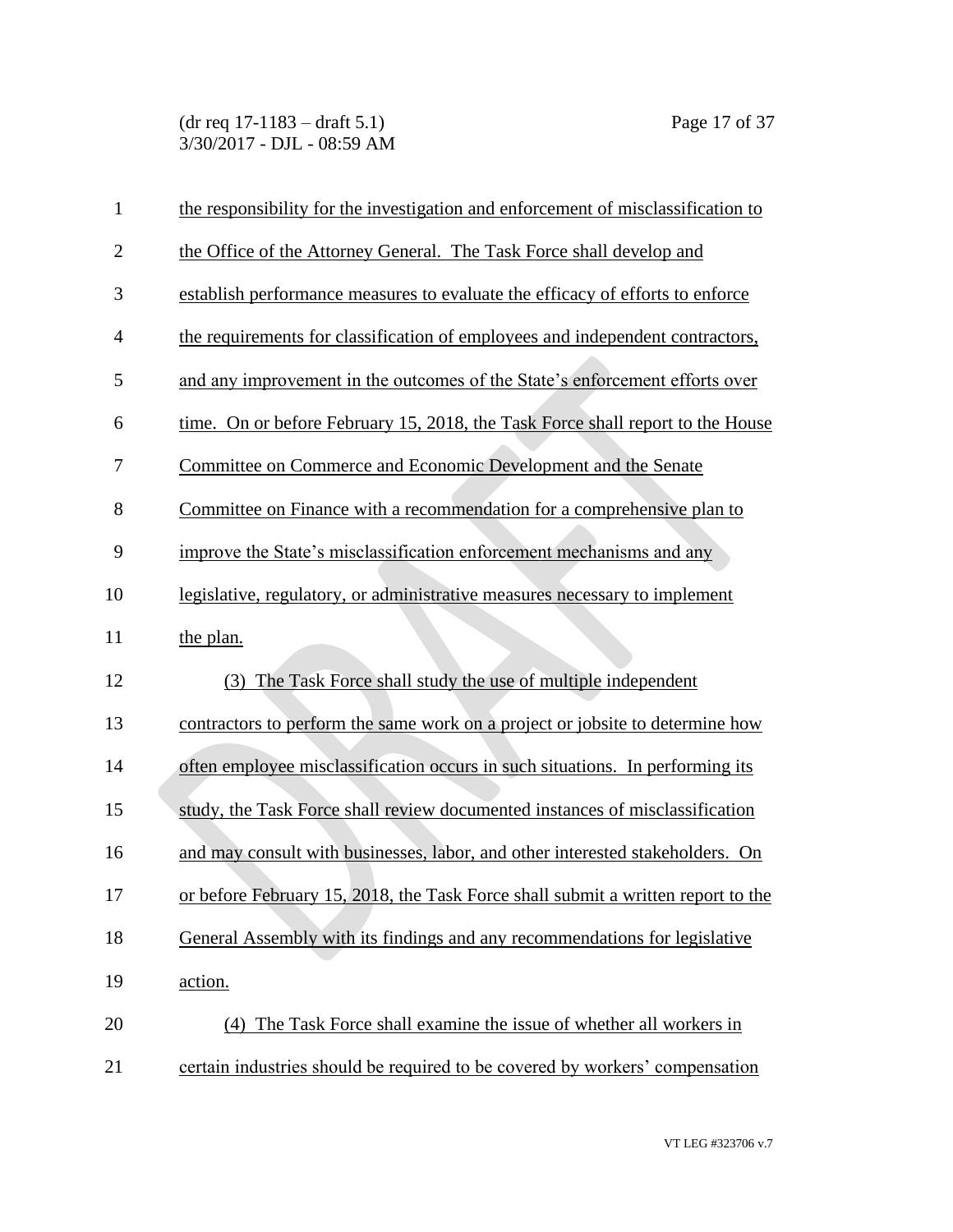(dr req 17-1183 – draft 5.1) Page 18 of 37 3/30/2017 - DJL - 08:59 AM

| $\mathbf{1}$   | insurance. On or before February 15, 2018, the Task Force shall submit a        |
|----------------|---------------------------------------------------------------------------------|
| $\overline{2}$ | written report to the General Assembly with its findings and any                |
| 3              | recommendations for legislative action.                                         |
| $\overline{4}$ | (f) Definition. As used in this section, "employee misclassification" means     |
| 5              | the improper classification of employees as independent contractors.            |
| 6              | Sec. 5. $21$ V.S.A. $\S$ 611 is added to read:                                  |
| 7              | § 611. SOLE PROPRIETOR OR PARTNER OWNER OF                                      |
| 8              | <b>UNINCORPORATED BUSINESS; WAIVER OF COVERAGE</b>                              |
| 9              | (a) An individual or partner owner that meets the conditions of subdivision     |
| 10             | $601(14)(F)$ of this title may elect to file with the Commissioner a notice to  |
| 11             | waive the right to make a claim for workers' compensation against the person    |
| 12             | with whom the individual or partner owner contracts.                            |
| 13             | $(b)(1)$ If, after filing a notice under subsection (a) of this section, the    |
| 14             | individual or partner owner suffers a personal injury arising out of and in the |
| 15             | course of his or her employment, he or she may bring an action to recover       |
| 16             | damages for personal injury against the person with whom he or she has          |
| 17             | contracted and, in that action, the person with whom the individual or partner  |
| 18             | owner has contracted shall have all of the defenses available in a personal     |
| 19             | injury claim.                                                                   |
| 20             | An election under this section shall not prevent any other individual,          |
| 21             | other than the individual that filed the election pursuant to subsection (a) of |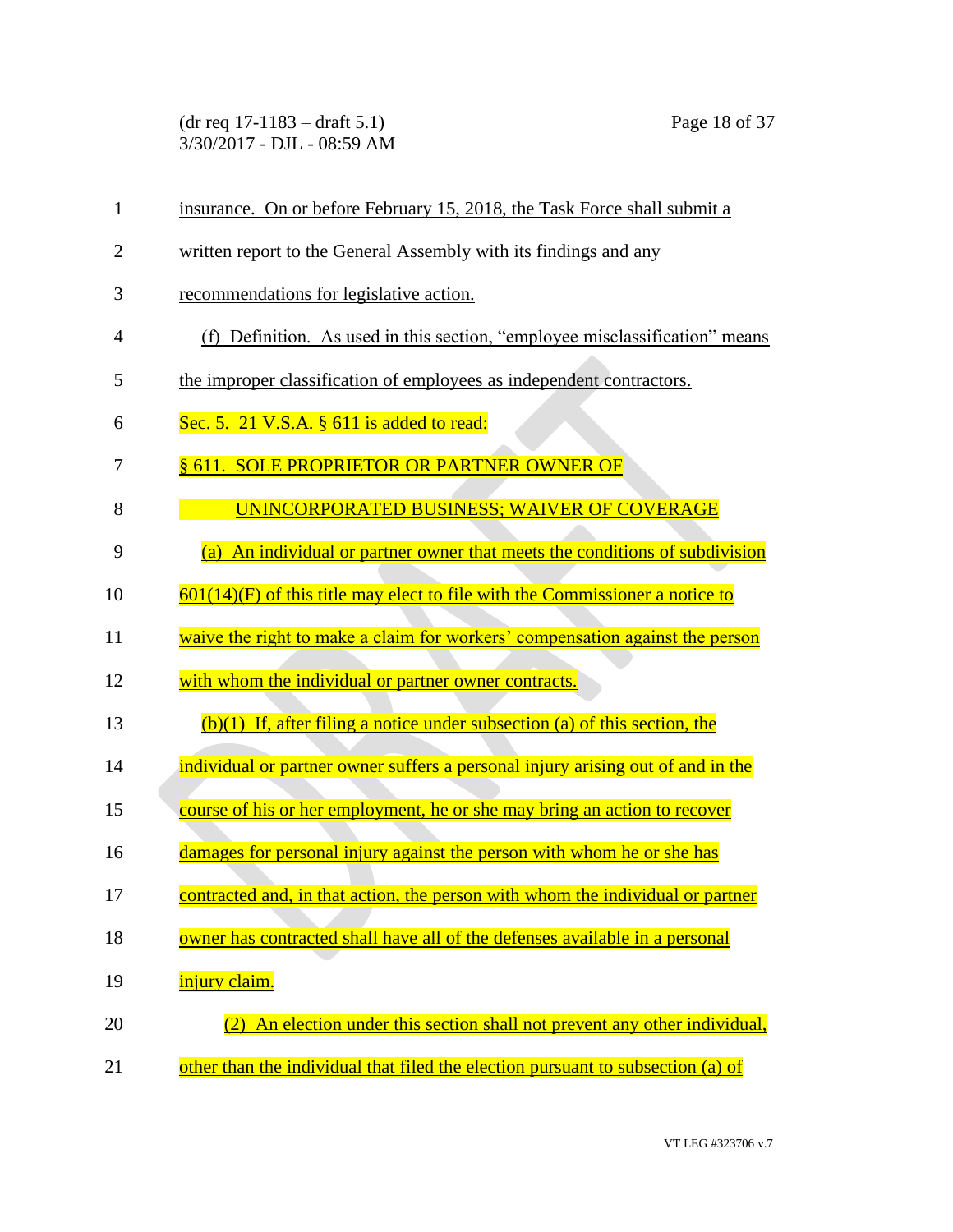(dr req 17-1183 – draft 5.1) Page 19 of 37 3/30/2017 - DJL - 08:59 AM

| $\mathbf{1}$   | this section, who is determined to be an employee of the unincorporated           |
|----------------|-----------------------------------------------------------------------------------|
| $\overline{2}$ | business from claiming workers' compensation benefits under this chapter          |
| 3              | from the unincorporated business or from a statutory employer.                    |
| 4              | (c) An individual or partner owner who makes an election under subsection         |
| 5              | (a) of this section shall collect and maintain documentation that any other       |
| 6              | person hired to perform services for the sole proprietor or partner owner's       |
| 7              | unincorporated business has workers' compensation coverage or is otherwise        |
| 8              | in compliance with the provisions of this chapter.                                |
| 9              | Sec. 6. 21 V.S.A. § 612 is added to read:                                         |
| 10             | § 612. EXECUTIVE OFFICERS, MEMBERS, AND MANAGERS;                                 |
| 11             | <b>EXCLUSION FROM COVERAGE; ELECTION</b>                                          |
| 12             | (a) With the approval of the Commissioner, a corporation or a limited             |
| 13             | liability company (L.L.C.) may elect to exclude up to four corporate executive    |
| 14             | officers or four L.L.C. managers or members from the coverage requirements        |
| 15             | under this chapter. If all officers of a corporation or all managers or members   |
| 16             | of an L.L.C. make an election, receive approval, and the business has no          |
| 17             | employees, the corporation or L.L.C. shall not be required to purchase            |
| 18             | workers' compensation coverage.                                                   |
| 19             | $(b)(1)$ If, after making an election pursuant to subsection (a) of this section, |
| 20             | a corporate officer or L.L.C. manager or member suffers a personal injury         |
| 21             | arising out of and in the course of his or her employment, he or she may bring    |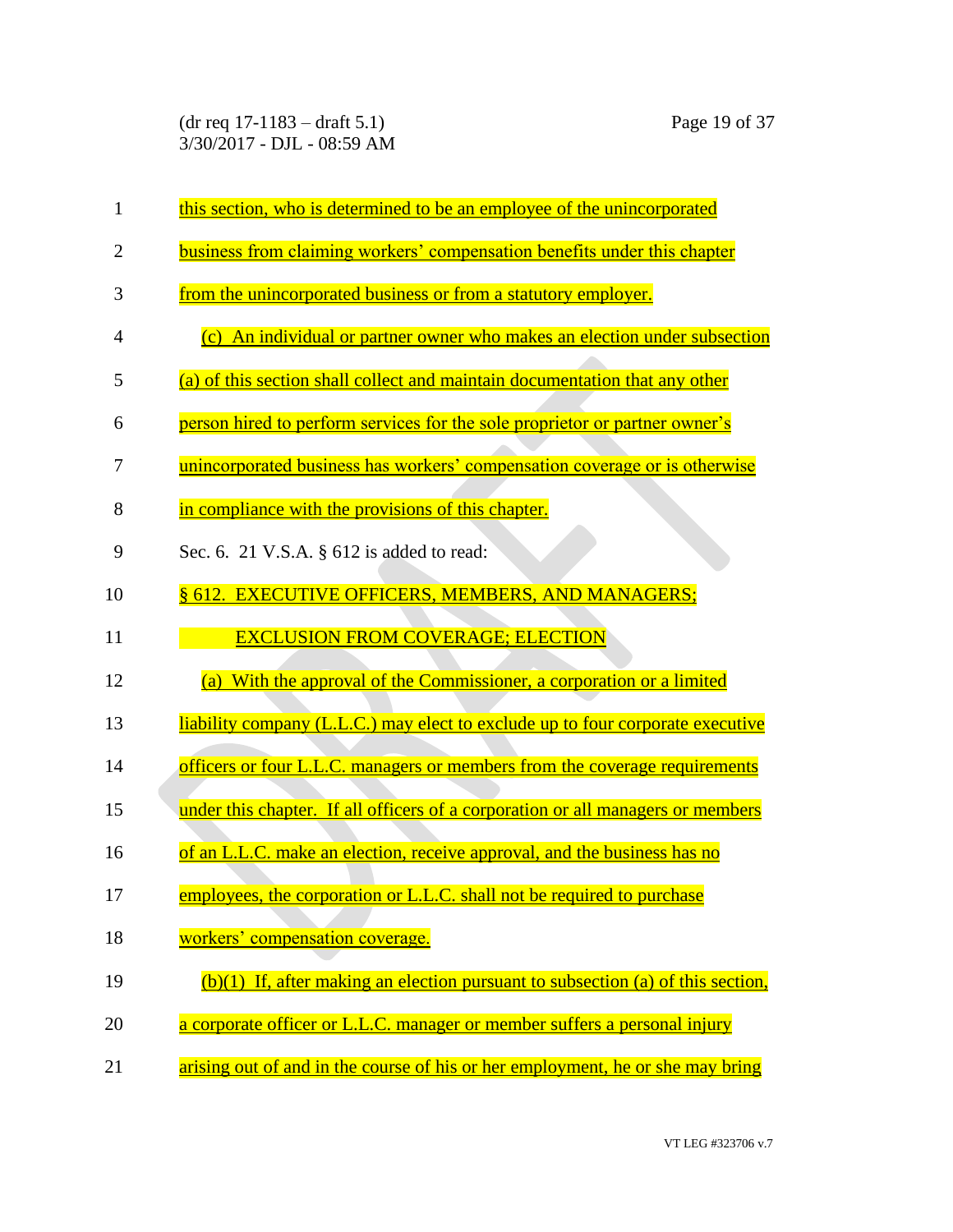(dr req 17-1183 – draft 5.1) Page 20 of 37 3/30/2017 - DJL - 08:59 AM

| $\mathbf{1}$   | an action to recover damages for personal injury against the person that is      |
|----------------|----------------------------------------------------------------------------------|
| $\overline{2}$ | providing compensation for the services that he or she is performing. In such    |
| 3              | an action, the person that is providing compensation for the services shall have |
| 4              | all of the defenses available in a personal injury claim.                        |
| 5              | An election under subsection (a) of this section shall not prevent any<br>(2)    |
| 6              | other individual, other than the individual that made the election, who is       |
| 7              | determined to be an employee of the corporation or L.L.C. from claiming          |
| 8              | workers' compensation benefits under this chapter from the corporation or        |
| 9              | <b>L.L.C.</b> or from a statutory employer.                                      |
| 10             | A corporation whose executive officers or an L.L.C. whose members or<br>(c)      |
| 11             | managers make an election under subsection (a) of this section shall collect     |
| 12             | and maintain documentation that any other person hired to perform services for   |
| 13             | the corporation or L.L.C. has workers' compensation coverage, or is otherwise    |
| 14             | in compliance with this chapter.                                                 |
| 15             | Sec. 7. 21 V.S.A. § 398 is added to read:                                        |
| 16             | § 398. NOTICE TO PERSON RECEIVING COMPENSATION AS AN                             |
| 17             | <b>INDEPENDENT CONTRACTOR</b>                                                    |
| 18             | $(a)(1)$ Every employer shall post in a prominent and accessible place on a      |
| 19             | site where work is performed a poster provided by the Department that shall      |
| 20             | explain the differences between an "employee" and an "independent                |
|                |                                                                                  |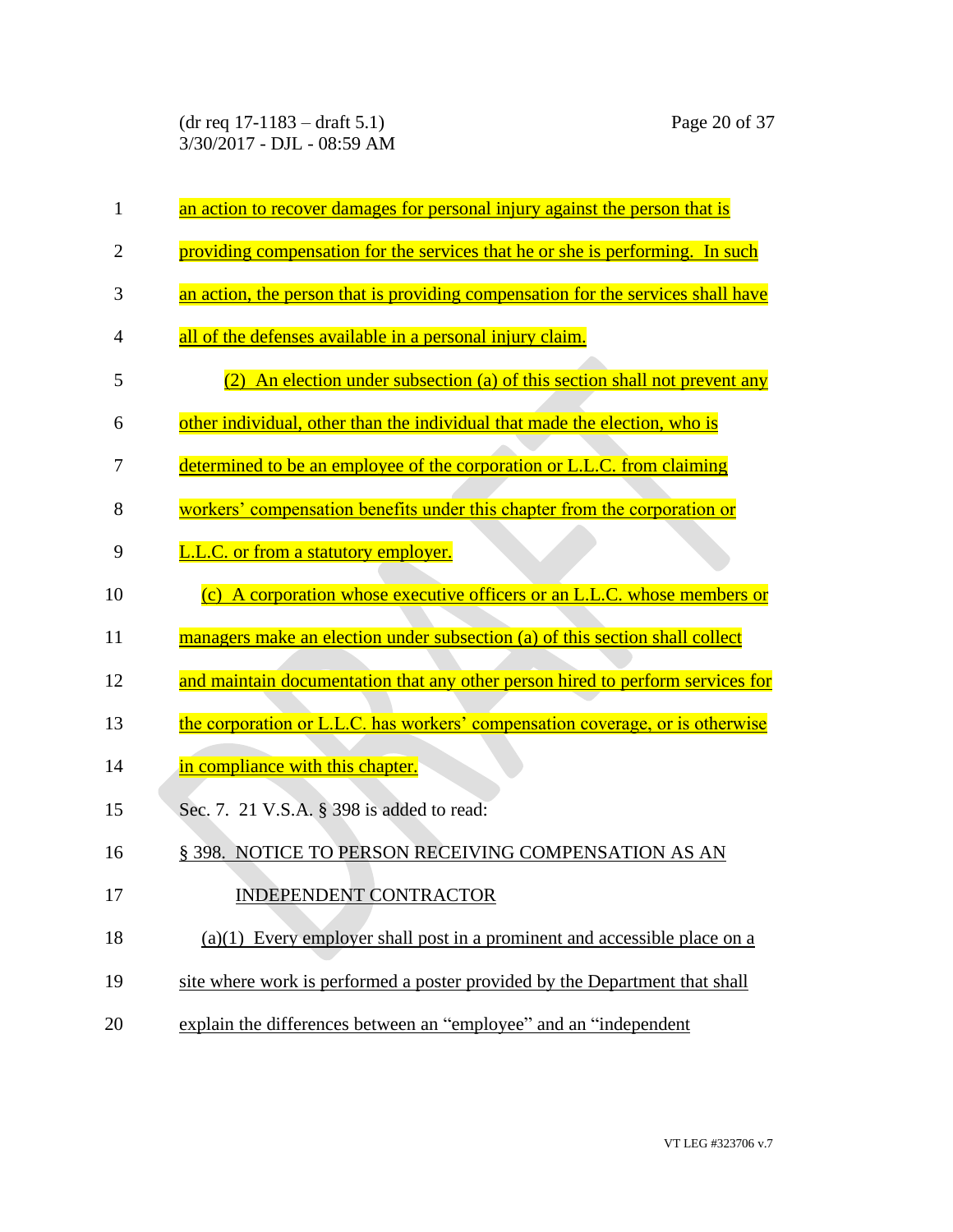(dr req 17-1183 – draft 5.1) Page 21 of 37 3/30/2017 - DJL - 08:59 AM

| $\mathbf{1}$   | contractor" pursuant to the applicable provisions of chapters 9 and 17 of this     |
|----------------|------------------------------------------------------------------------------------|
| $\overline{2}$ | title. The poster also shall include information regarding:                        |
| 3              | (A) the protections against retaliation provided by this title;                    |
| 4              | (B) the penalties provided pursuant to this title for failure to classify          |
| 5              | an individual properly as an employee;                                             |
| 6              | how an individual may file a complaint or inquiry with the<br>(C)                  |
| 7              | Commissioner about his or her employment classification status; and                |
| 8              | (D) how an employer may obtain guidance or information from the                    |
| 9              | Department with respect to the proper classification of employees and              |
| 10             | independent contractors.                                                           |
| 11             | $(2)(A)$ The information set forth on the poster shall be in English and           |
| 12             | other languages as required by the Commissioner.                                   |
| 13             | (B) If the poster is located outdoors, it shall be constructed of                  |
| 14             | materials capable of withstanding adverse weather conditions.                      |
| 15             | (3) An employer shall, at the time of hiring, provide home-based                   |
| 16             | employees and employees that do not work at a fixed worksite with the              |
| 17             | information required under subdivision (1) of this subsection. The information     |
| 18             | shall be provided in a format provided by the Department.                          |
| 19             | (b) On or before August 1, 2017, the Commissioner shall create the poster          |
| 20             | required pursuant to subsection (a) of this section and shall make it available to |
| 21             | employers on the Department's website.                                             |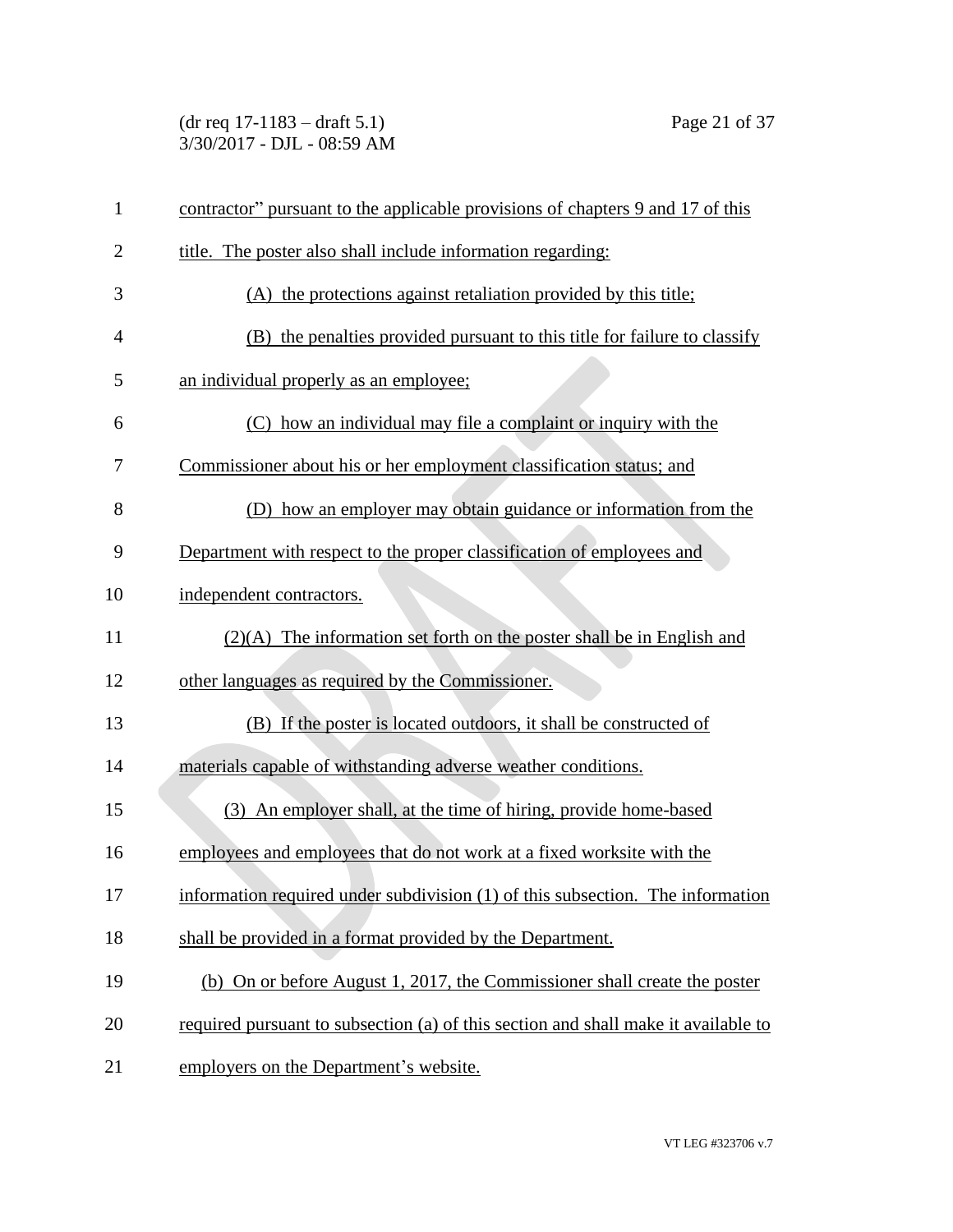(dr req 17-1183 – draft 5.1) Page 22 of 37 3/30/2017 - DJL - 08:59 AM

| $\mathbf{1}$   | (c) An employer who violates the provisions of this section shall be subject   |
|----------------|--------------------------------------------------------------------------------|
| $\overline{2}$ | to an administrative penalty of not more than \$100.00 per violation.          |
| 3              | Sec. 8. 21 V.S.A. $\S$ 603 is amended to read:                                 |
| $\overline{4}$ | § 603. WITNESSES, OATHS, BOOKS, PAPERS, RECORDS                                |
| 5              | (a) So far as it is necessary in his or her examinations and investigations    |
| 6              | and in the determination of matters within his or her jurisdiction, the        |
| 7              | Commissioner shall have power to subpoena witnesses, administer oaths, and     |
| 8              | to demand the production of books, papers, records, and documents for his or   |
| 9              | her examination. In addition, the Commissioner or designee may, upon           |
| 10             | presenting appropriate credentials, at reasonable times and without unduly     |
| 11             | disrupting business operations enter and inspect any place of business or      |
| 12             | employment, question any employees, and investigate any facts, conditions, or  |
| 13             | matters necessary and material to the administration of this chapter. The      |
| 14             | employer shall, at reasonable times and without unduly disrupting business     |
| 15             | operations, make its workers available to meet with the Commissioner or        |
| 16             | designee, as required by the Commissioner. The Commissioner or designee        |
| 17             | shall inform the employer of the employer's rights to refuse entry and to      |
| 18             | consult with legal counsel, and of the Commissioner's rights under this        |
| 19             | section. If entry is refused, the Commissioner may apply to the Civil Division |
| 20             | of the Superior Court for an order to enforce the rights given to the          |
| 21             | Commissioner under this section.                                               |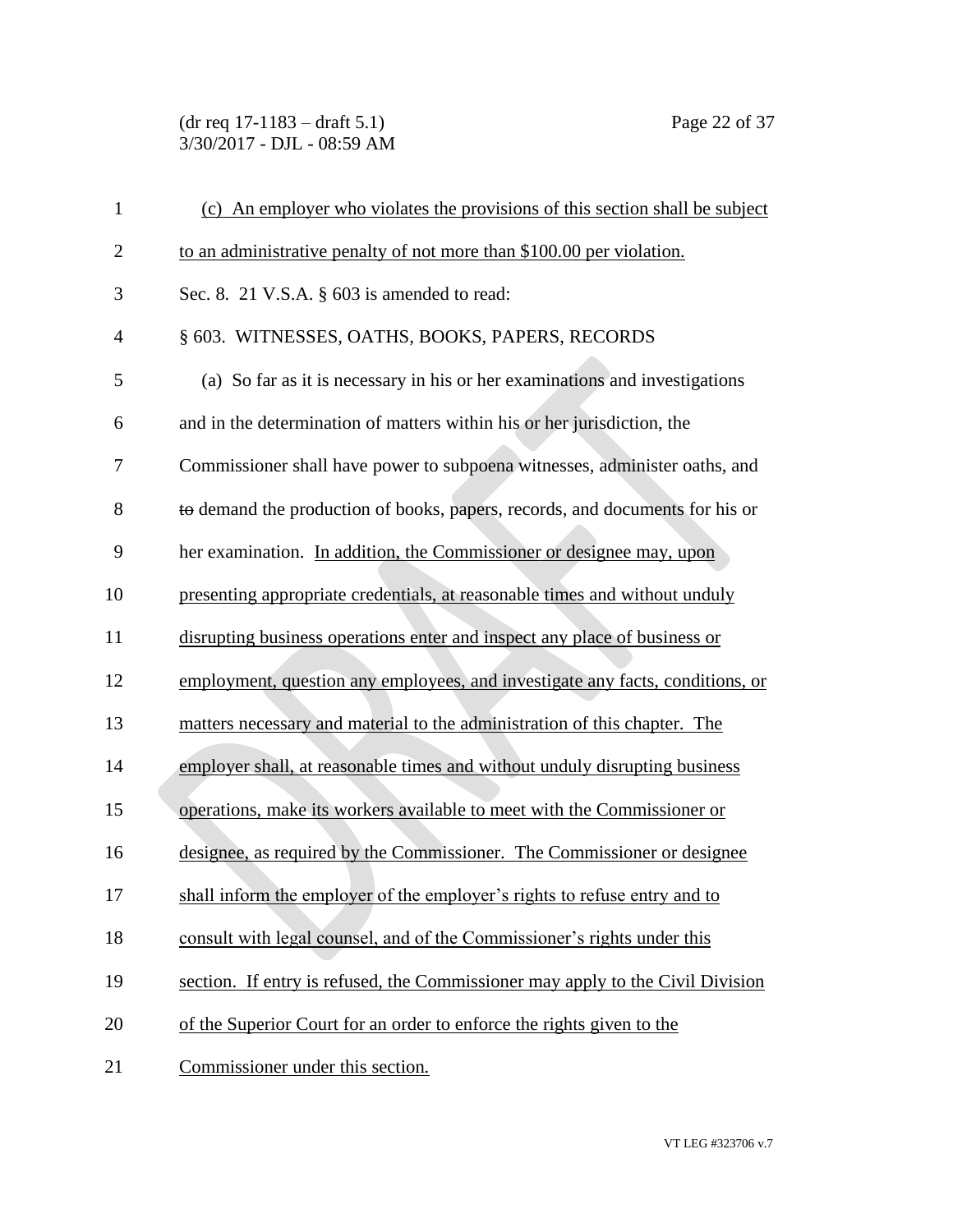(dr req 17-1183 – draft 5.1) Page 23 of 37 3/30/2017 - DJL - 08:59 AM

| $\mathbf{1}$   | * * *                                                                                |
|----------------|--------------------------------------------------------------------------------------|
| $\overline{2}$ | Sec. 9. 21 V.S.A. § 692 is amended to read:                                          |
| 3              | § 692. PENALTIES; FAILURE TO INSURE; STOP WORK STOP-WORK                             |
| 4              | <b>ORDERS</b>                                                                        |
| 5              | (a) $(1)$ Failure to insure. If after a hearing under section 688 of this title, the |
| 6              | Commissioner determines that an employer has failed to comply with the               |
| 7              | provisions of section 687 of this title, the employer shall be assessed an           |
| 8              | administrative penalty of not more than \$100.00 for every day for the first         |
| 9              | seven days the employer neglected to secure liability and not more than              |
| 10             | \$150.00 for every day thereafter.                                                   |
| 11             | (2) Purposeful violation. If the Commissioner determines that the                    |
| 12             | employer purposefully violated section 687 of this title, any penalties assessed     |
| 13             | pursuant to subdivision (1) of this subsection shall be doubled.                     |
| 14             | (b) Stop-work orders. If an employer fails to comply with the provisions of          |
| 15             | section 687 of this title after investigation by the Commissioner, the               |
| 16             | Commissioner shall may issue an emergency order to that employer to stop             |
| 17             | work until the employer has secured workers' compensation insurance. If the          |
| 18             | Commissioner determines that issuing a stop-work order would immediately             |
| 19             | threaten the safety or health of the public, the Commissioner may permit work        |
| 20             | to continue until the immediate threat to public safety or health is removed.        |
| 21             | The Commissioner shall document the reasons for permitting work to continue,         |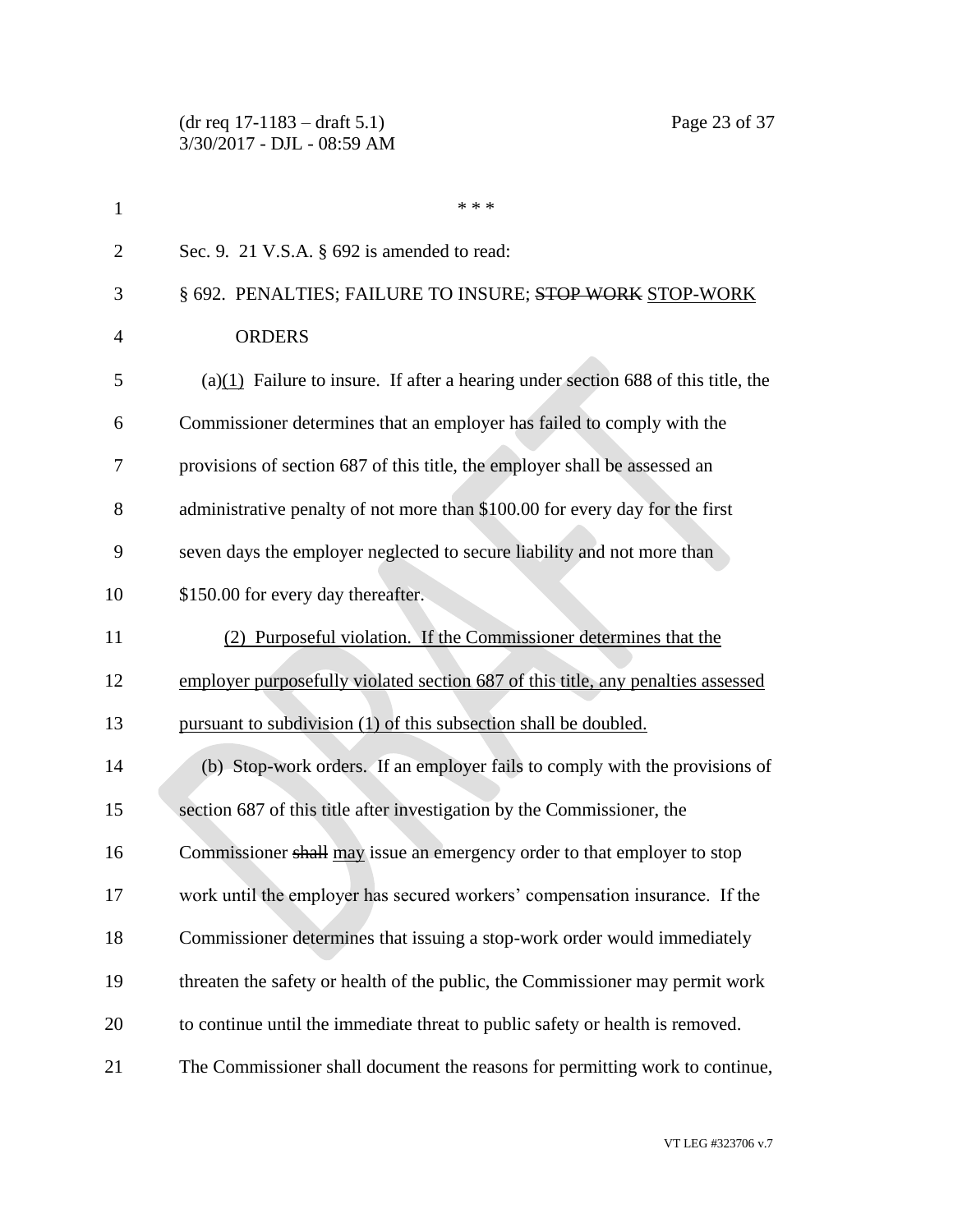(dr req 17-1183 – draft 5.1) Page 24 of 37 3/30/2017 - DJL - 08:59 AM

| $\mathbf{1}$   | and the document shall be available to the public. In addition, the employer         |
|----------------|--------------------------------------------------------------------------------------|
| $\overline{2}$ | shall be assessed an administrative penalty of not more than \$250.00 for every      |
| 3              | day that the employer fails to secure workers' compensation coverage after the       |
| $\overline{4}$ | Commissioner issues an order to obtain insurance and may also be assessed an         |
| 5              | administrative penalty of not more than \$250.00 for each employee for every         |
| 6              | day that the employer fails to secure workers' compensation coverage as              |
| 7              | required in section 687 of this title. When a stop-work order is issued, the         |
| 8              | Commissioner shall post a notice at a conspicuous place on the work site of the      |
| 9              | employer informing the employees that their employer failed to comply with           |
| 10             | the provisions of section 687 of this title and that work at the work site has       |
| 11             | been ordered to cease until workers' compensation insurance is secured. If an        |
| 12             | employer fails to comply with a stop-work order, the Commissioner may seek           |
| 13             | an order from the Civil Division of the Superior Court to enjoin the employer        |
| 14             | from employing any individual. The stop-work order shall be rescinded as             |
| 15             | soon as the Commissioner determines that the employer is in compliance with          |
| 16             | section 687 of this title.                                                           |
| 17             | (c) Debarment. An employer against whom a stop-work order has been                   |
| 18             | issued who has not been in compliance with section 687 of this title, unless the     |
| 19             | Commissioner determines that the failure to comply was inadvertent or                |
| 20             | excusable, is prohibited from contracting entering into subsequent contracts,        |
| 21             | directly or indirectly, with the State or any of its subdivisions for a period of up |

VT LEG #323706 v.7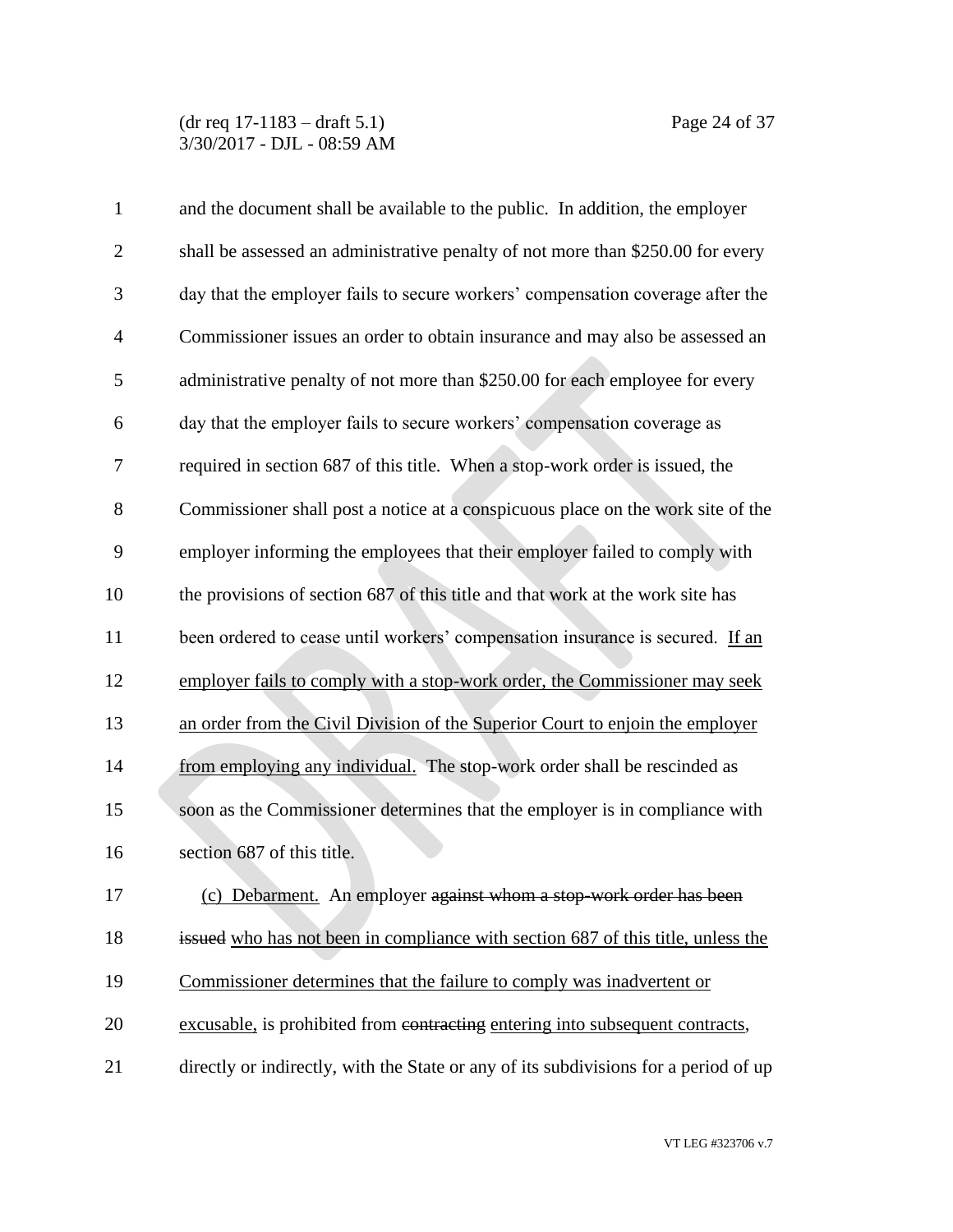(dr req 17-1183 – draft 5.1) Page 25 of 37 3/30/2017 - DJL - 08:59 AM

| $\mathbf{1}$   | to three years following the date of the issuance of the stop-work order a                    |
|----------------|-----------------------------------------------------------------------------------------------|
| $\overline{2}$ | citation, as determined by the Commissioner in consultation with the                          |
| 3              | Commissioner of Buildings and General Services or the Secretary of                            |
| 4              | Transportation, as appropriate. Either the Secretary or the Commissioner, as                  |
| 5              | appropriate, shall be consulted in any contest of the prohibition of the                      |
| 6              | employer from contracting with the State or its subdivisions Secretary of                     |
| 7              | Administration. The consultation shall be informal and shall occur within five                |
| 8              | business days of the notification by the Commissioner. The results of the                     |
| 9              | consultation shall be documented.                                                             |
| 10             | $\left(\frac{e}{d}\right)$ Penalty for violation of stop-work order. In addition to any other |
| 11             | penalties, an employer who violates a stop-work order described in subsection                 |
| 12             | (b) of this section is subject to:                                                            |
| 13             | (1) $\frac{1}{4}$ eivil an administrative penalty of not more than \$5,000.00 for the         |
| 14             | first violation and a civil an administrative penalty of not more than                        |
| 15             | \$10,000.00 for a second or subsequent violation; or                                          |
| 16             | $(2)$ a criminal fine of not more than \$10,000.00 or imprisonment for not                    |
| 17             | more than 180 days, or both.                                                                  |
| 18             | (e) The Commissioner shall be represented by the Attorney General in any                      |
| 19             | action related to a purposeful violation of the provisions of this section.                   |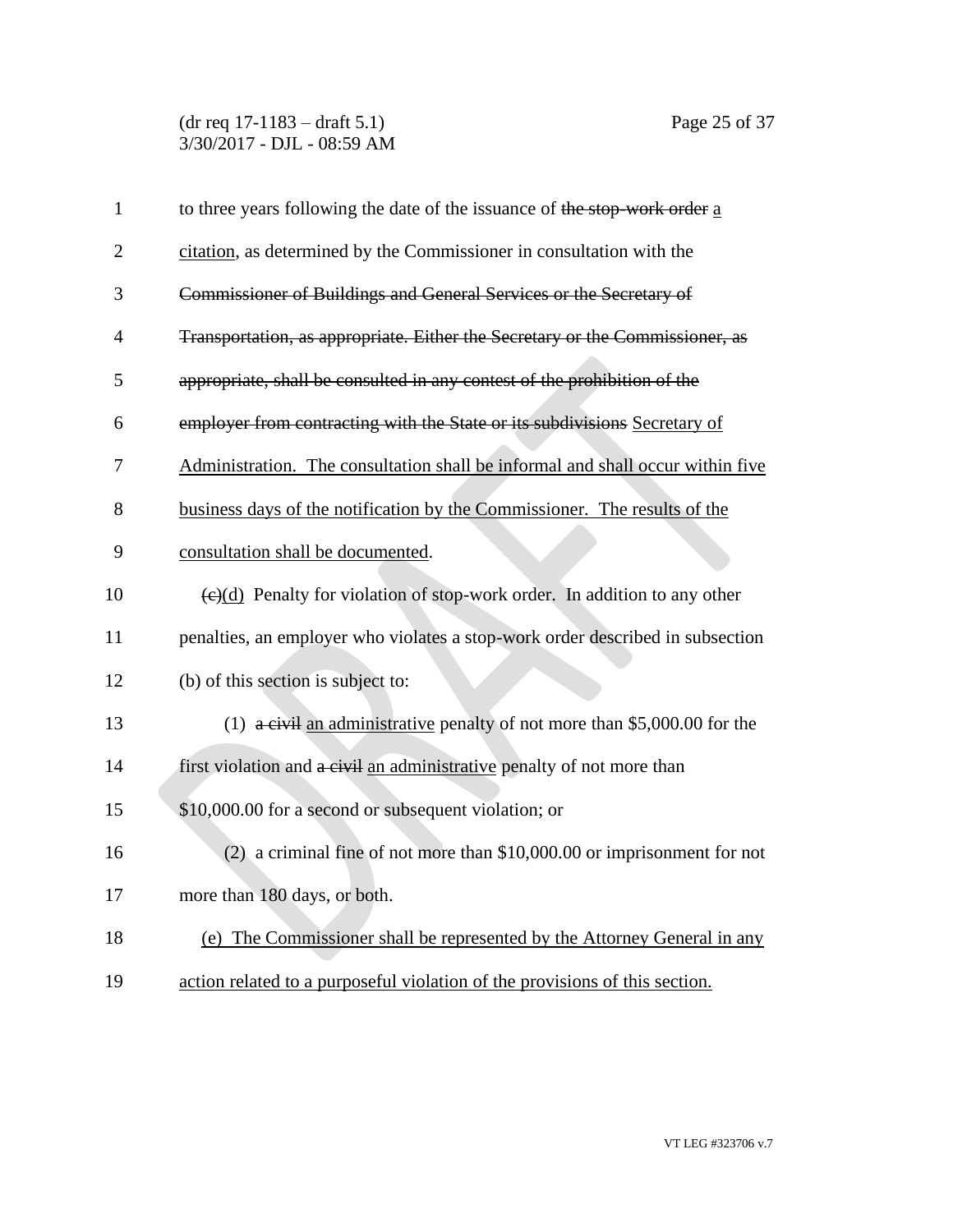|    | $(dr \text{ req } 17-1183 - draft 5.1)$<br>Page 26 of 37<br>3/30/2017 - DJL - 08:59 AM |
|----|----------------------------------------------------------------------------------------|
| 1  | Sec. 10. 21 V.S.A. § 7 is added to read:                                               |
| 2  | §7. COLLECTION OF ADMINISTRATIVE PENALTIES                                             |
| 3  | The Commissioner may collect any unpaid administrative penalty assessed                |
| 4  | pursuant to this title by filing an action in Superior Court or through any other      |
| 5  | means available to State agencies.                                                     |
| 6  | Sec. 11. 4 V.S.A. § 1102 is amended to read:                                           |
| 7  | § 1102. JUDICIAL BUREAU; JURISDICTION                                                  |
| 8  | * * *                                                                                  |
| 9  | (b) The Judicial Bureau shall have jurisdiction of the following matters:              |
| 10 | * * *                                                                                  |
| 11 | (20) Violations of 21 V.S.A. $\frac{692(e)(1)}{1}$ . [Repealed.]                       |
| 12 | * * *                                                                                  |
| 13 | Sec. 12. 21 V.S.A. $\S$ 690 is amended to read:                                        |
| 14 | § 690. CERTIFICATE, FORM; COPY OF POLICY                                               |
| 15 | * * *                                                                                  |
| 16 | $(b)(1)$ In addition to any other authority provided to the Commissioner               |
| 17 | pursuant to this chapter, the Commissioner may issue a written request to an           |
| 18 | employer subject to the provisions of this chapter to provide a workers'               |
| 19 | compensation compliance statement on a form provided by the Commissioner.              |
| 20 | The employer shall provide the compliance statement to the Commissioner                |
| 21 | within 30 days of the request. For the purposes of this subsection, an employer        |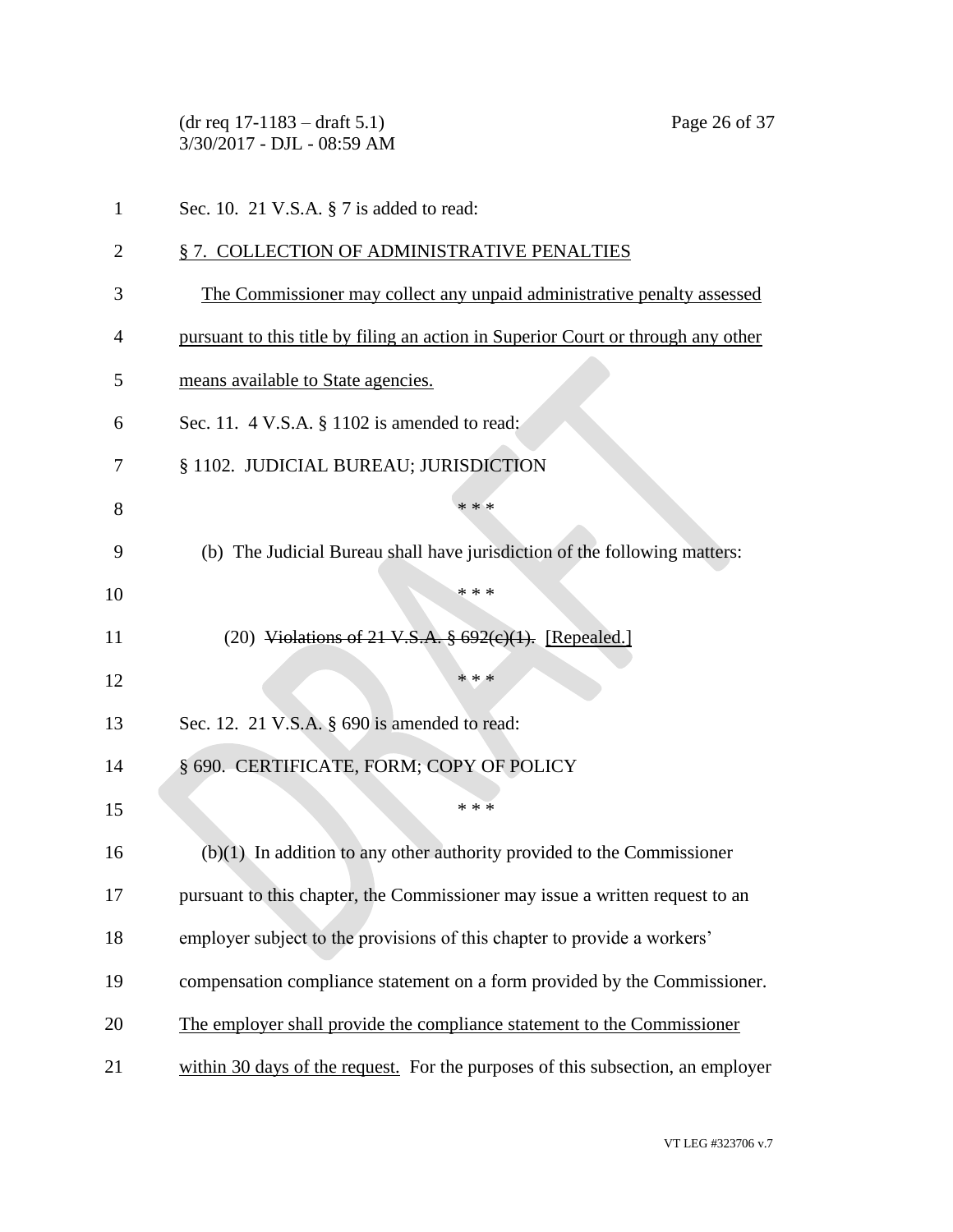(dr req 17-1183 – draft 5.1) Page 27 of 37 3/30/2017 - DJL - 08:59 AM

| $\mathbf{1}$   | includes subcontractors and independent contractors. The form shall require          |
|----------------|--------------------------------------------------------------------------------------|
| $\overline{2}$ | all the following information sorted by job site:                                    |
| 3              | * * *                                                                                |
| $\overline{4}$ | $(2)(\underline{A})$ Any If an employer who fails to comply with this subsection (b) |
| 5              | or falsifies information on the compliance statement, the Commissioner may           |
| 6              | be assessed assess an administrative penalty of not more than \$5,000.00 for         |
| 7              | each week during which the noncompliance or falsification occurred and any           |
| 8              | costs and attorney's fees required to enforce this subsection against the            |
| 9              | employer.                                                                            |
| 10             | (B) The Commissioner may also seek injunctive relief in Washington                   |
| 11             | Superior Court.                                                                      |
| 12             | (C) If the Commissioner determines that the employer has                             |
| 13             | purposefully failed to comply with this subsection (b) or purposefully falsified     |
| 14             | information on the compliance statement, any penalties assessed pursuant to          |
| 15             | subdivision (A) of this subdivision (2) shall be doubled.                            |
| 16             | * * *                                                                                |
| 17             | (c) Upon receiving written authorization from an employer to release                 |
| 18             | information to the Commissioner, the employer's agent or broker or the               |
| 19             | authorized representative of an insurance or guarantee company shall provide         |
| 20             | within five business days any contract or policy information, including an           |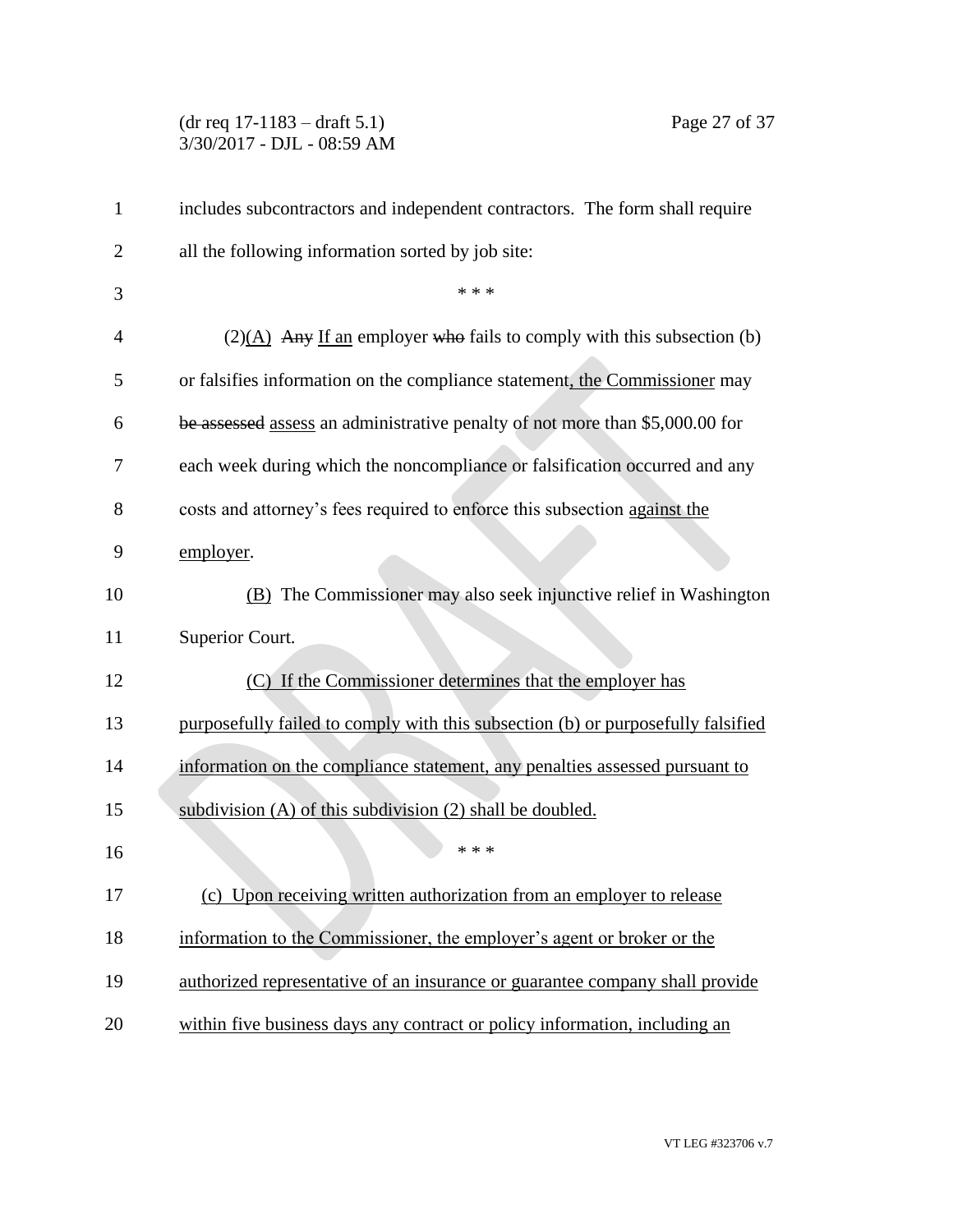(dr req 17-1183 – draft 5.1) Page 28 of 37 3/30/2017 - DJL - 08:59 AM

| $\mathbf{1}$   | insurance application, binder, or reported payroll, that is requested by the    |
|----------------|---------------------------------------------------------------------------------|
| $\overline{2}$ | Commissioner pursuant to this section.                                          |
| 3              | (d) The Commissioner shall be represented by the Attorney General in any        |
| 4              | action related to a purposeful violation of the provisions of this section.     |
| 5              | Sec. 13. 21 V.S.A. § 625 is amended to read:                                    |
| 6              | § 625. CONTRACTING OUT FORBIDDEN; PROHIBITED ACTS;                              |
| 7              | <b>PENALTIES</b>                                                                |
| 8              | (a) An Except as provided in sections 611 and 612 and subdivisions $601(3)$     |
| 9              | and (14) of this chapter, an employer shall not be relieved in whole or in part |
| 10             | from liability created by the provisions of this chapter by any contract, rule, |
| 11             | regulation, or device whatsoever.                                               |
| 12             | (b) The Commissioner may investigate complaints and determine whether           |
| 13             | the requirements to be an independent contractor set forth in subdivision       |
| 14             | $601(31)$ of this title are met. Unless the Commissioner determines that the    |
| 15             | improper classification was inadvertent or excusable, any person that, for the  |
| 16             | purpose of avoiding its obligations under this title, improperly classifies an  |
| 17             | employee as an independent contractor may, after notice and an opportunity      |
| 18             | for a hearing, be assessed an administrative penalty of not more than           |
| 19             | \$5,000.00.                                                                     |
| 20             | (c) A person who, for the purpose of avoiding its obligations under this        |
| 21             | chapter, provides an individual that is or will be performing services for the  |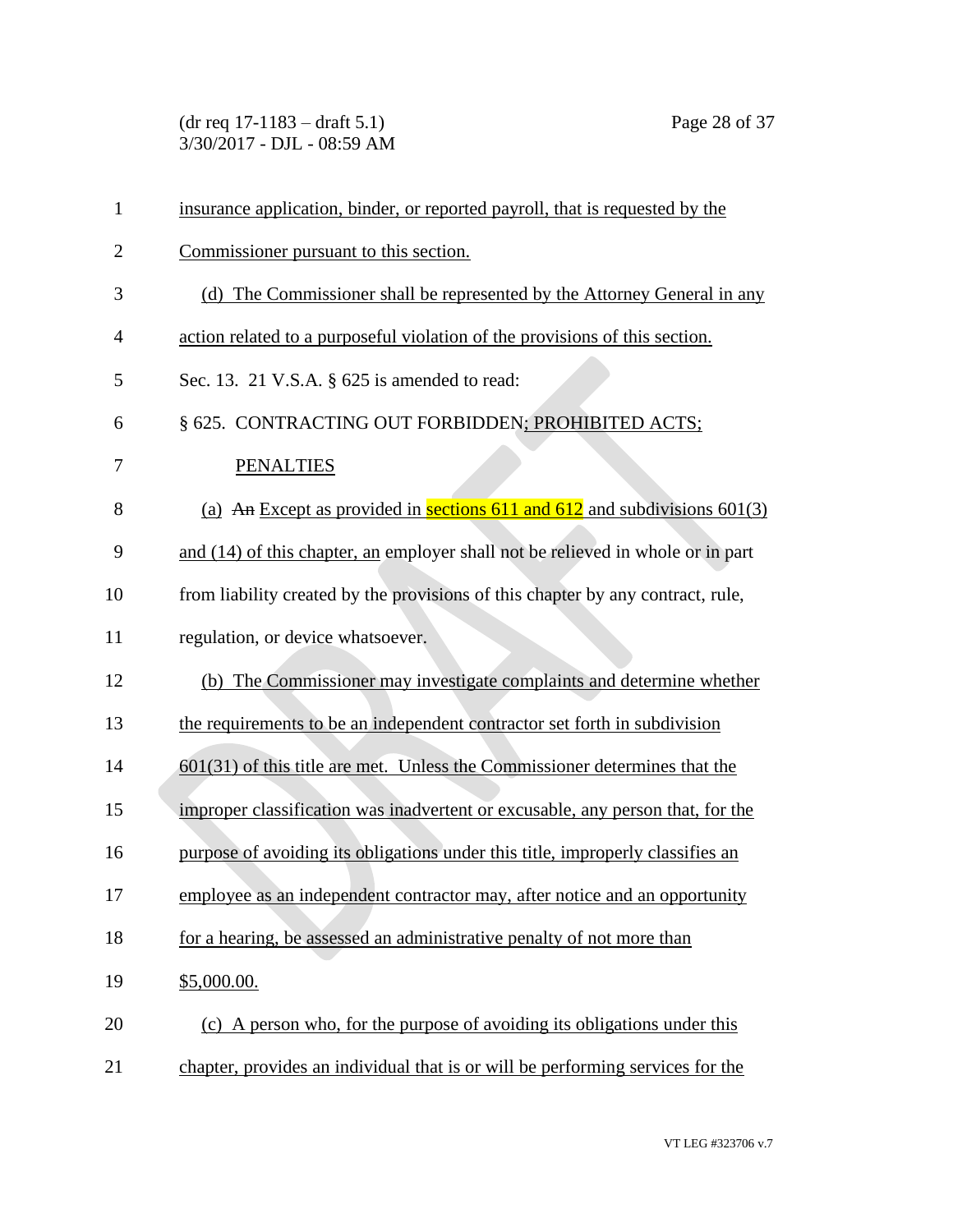(dr req 17-1183 – draft 5.1) Page 29 of 37 3/30/2017 - DJL - 08:59 AM

| $\mathbf{1}$   | person with substantial and material assistance related to the establishment of |
|----------------|---------------------------------------------------------------------------------|
| $\overline{2}$ | an independent business, including the registration of an unincorporated        |
| 3              | business with the Vermont Secretary of State, the establishment of a            |
| $\overline{4}$ | corporation or L.L.C., or the acquisition of a federal Employer Identification  |
| 5              | Number, may, after notice and an opportunity for a hearing, be assessed an      |
| 6              | administrative penalty of not more than \$5,000.00. As used in this subsection, |
| 7              | "substantial and material assistance" does not include:                         |
| 8              | (1) inquiring about whether an unincorporated business, corporation, or         |
| 9              | L.L.C. is actively registered with the Secretary of State;                      |
| 10             | (2) inquiring about whether an individual that is or will be performing         |
| 11             | services operates an unincorporated business, corporation, or L.L.C.; or        |
| 12             | (3) referring an individual to a State agency, department, or website           |
| 13             | related to the registration or establishment of an unincorporated business,     |
| 14             | corporation, or L.L.C.                                                          |
| 15             | Sec. 14. 8 V.S.A. § 3661 is amended to read:                                    |
| 16             | § 3661. CEASE AND DESIST POWERS; PROSECUTIONS AND                               |
| 17             | <b>PENALTIES</b>                                                                |
| 18             | * * *                                                                           |
| 19             | (c) An employer who makes a false statement or representation that results      |
| 20             | in a lower workers' compensation premium, after notice and opportunity for      |
| 21             | hearing before the Commissioner, may be assessed an administrative penalty      |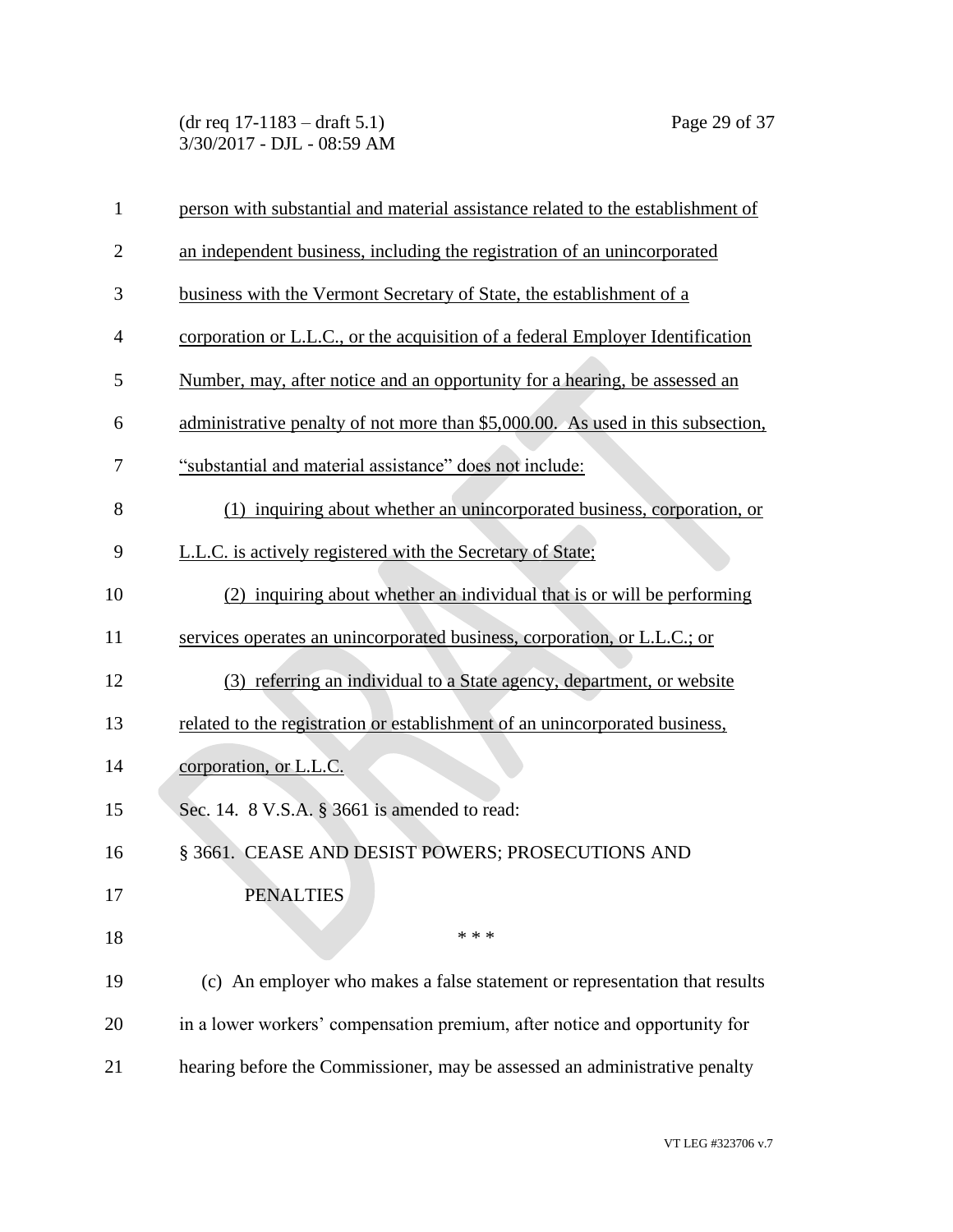(dr req 17-1183 – draft 5.1) Page 30 of 37 3/30/2017 - DJL - 08:59 AM

| $\mathbf{1}$   | of not more than \$20,000.00 in addition to any other appropriate penalty. In    |
|----------------|----------------------------------------------------------------------------------|
| $\overline{2}$ | addition, an employer found to have violated this section is prohibited from     |
| 3              | contracting entering into subsequent contracts, directly or indirectly, with the |
| 4              | State or any of its subdivisions for up to three years following the date the    |
| 5              | employer was found to have made a false statement or misrepresentation, as       |
| 6              | determined by the Commissioner in consultation with the Commissioner of          |
| 7              | Buildings and General Services or the Secretary of Transportation, as            |
| 8              | appropriate. Either the Secretary or the Commissioner, as appropriate, shall be  |
| 9              | consulted in any appeal relating to prohibiting the employer from contracting    |
| 10             | with the State or its subdivisions Secretary of Administration. The              |
| 11             | consultation may be informal and shall occur within five business days of the    |
| 12             | notification by the Commissioner. The outcome of the consultation shall be       |
| 13             | documented.                                                                      |
| 14             | * * *                                                                            |
| 15             | Sec. 15. 21 V.S.A. § 1314a is amended to read:                                   |
| 16             | § 1314a. QUARTERLY WAGE REPORTING; MISCLASSIFICATION;                            |
| 17             | <b>PENALTIES</b>                                                                 |
| 18             | * * *                                                                            |
| 19             | $(f)(1)$ Any employing unit or employer that fails to:                           |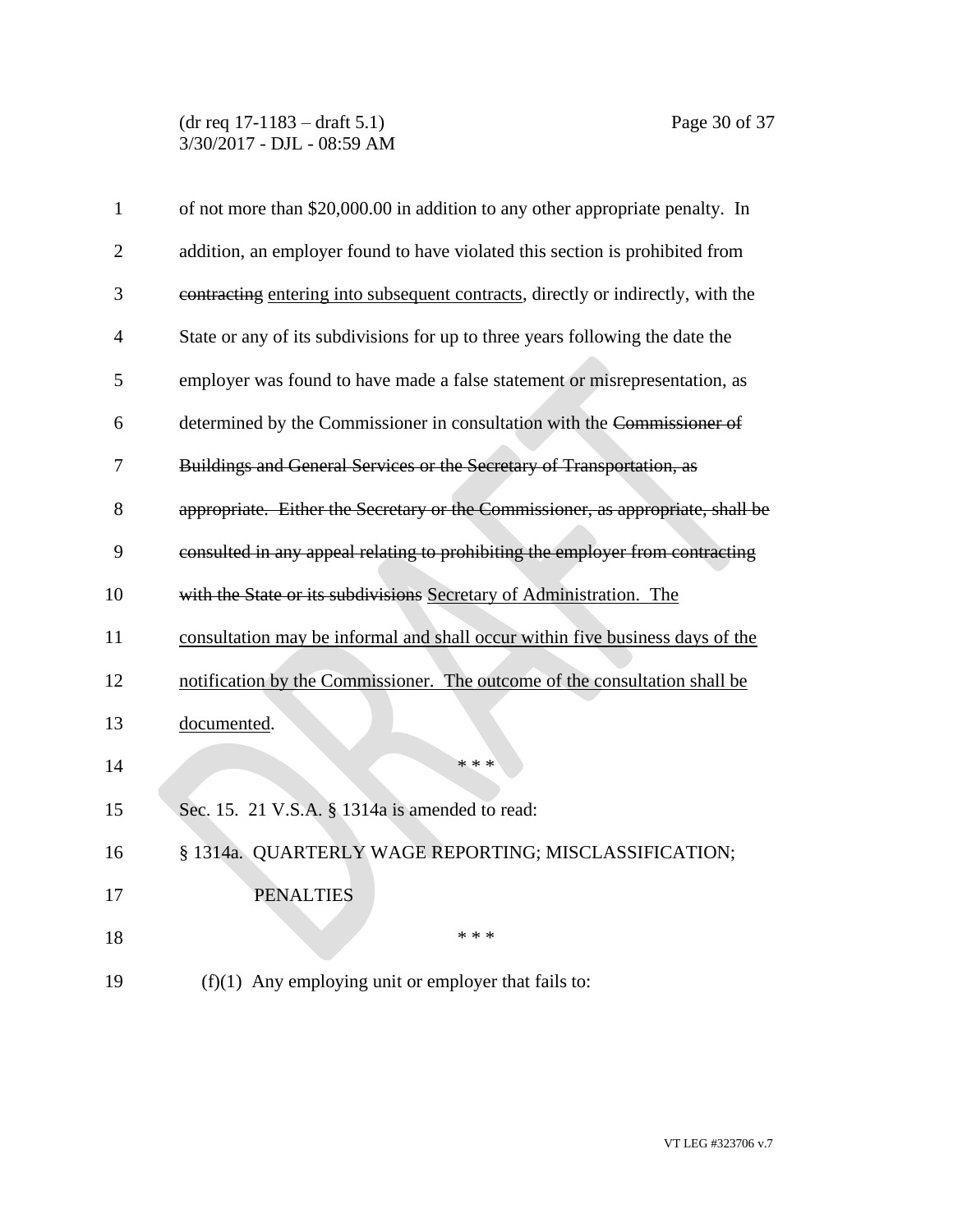# (dr req 17-1183 – draft 5.1) Page 31 of 37 3/30/2017 - DJL - 08:59 AM

| $\mathbf{1}$   | (A) File any report required by this section shall be subject to $a \underline{an}$ |
|----------------|-------------------------------------------------------------------------------------|
| $\overline{2}$ | administrative penalty of \$100.00 for each report not received by the              |
| 3              | prescribed due dates.                                                               |
| $\overline{4}$ | (B) Properly classify an individual regarding the status of                         |
| 5              | employment is subject to a an administrative penalty of not more than               |
| 6              | \$5,000.00 for each improperly classified employee. In addition, an employer        |
| 7              | found to have violated this section is prohibited from contracting entering into    |
| 8              | subsequent contracts, directly or indirectly, with the State or any of its          |
| 9              | subdivisions for up to three years following the date the employer was found to     |
| 10             | have failed to properly classify, as determined by the Commissioner in              |
| 11             | consultation with the Commissioner of Buildings and General Services or the         |
| 12             | Secretary of Transportation, as appropriate. Either the Secretary or the            |
| 13             | Commissioner, as appropriate, shall be consulted in any appeal relating to          |
| 14             | prohibiting the employer from contracting with the State or its subdivisions        |
| 15             | Secretary of Administration. The consultation may be informal and shall occur       |
| 16             | within five business days of the notification by the Commissioner. The              |
| 17             | outcome of the consultation shall be documented.                                    |
| 18             | * * *                                                                               |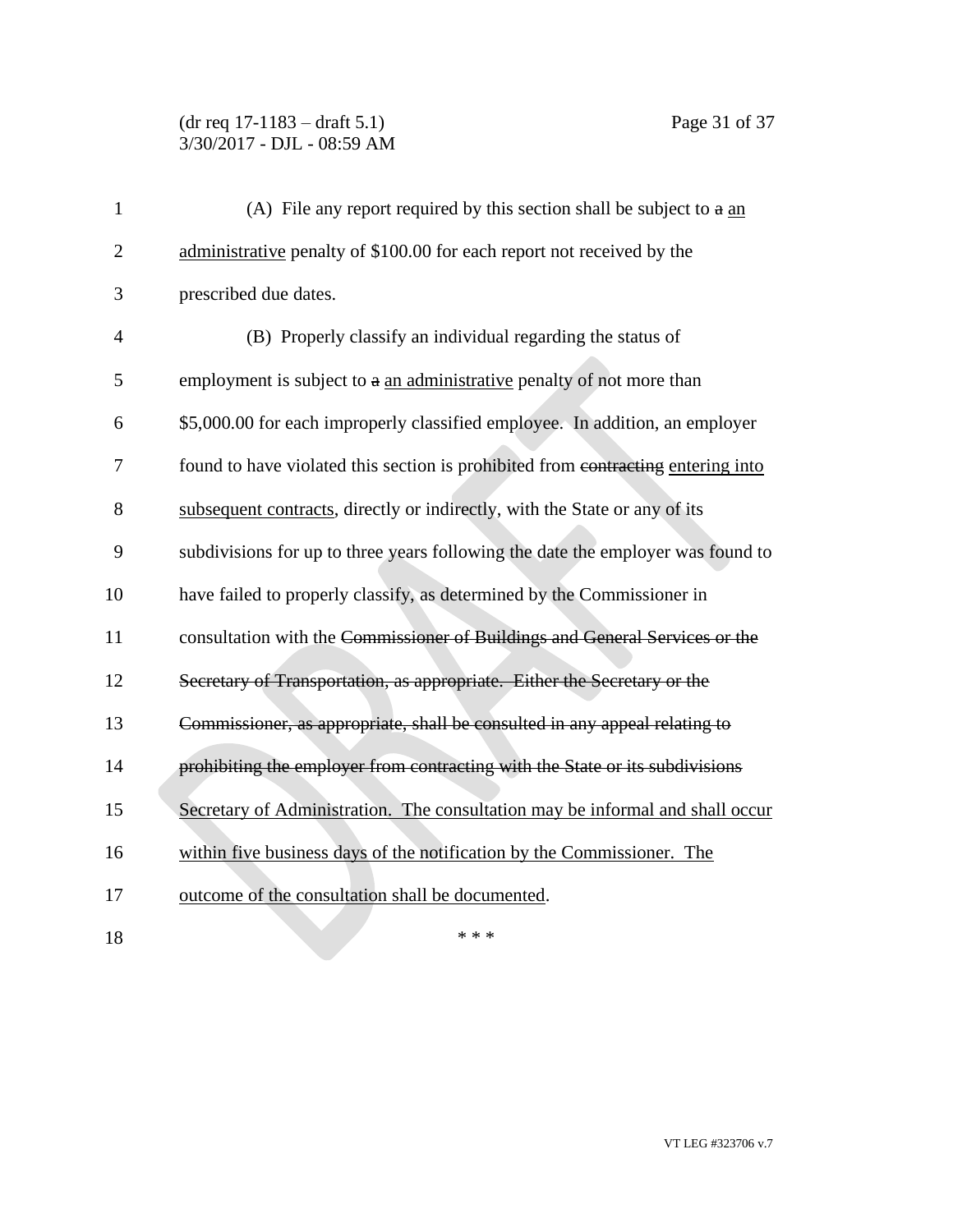(dr req 17-1183 – draft 5.1) Page 32 of 37 3/30/2017 - DJL - 08:59 AM

| $\mathbf{1}$   | Sec. 16. 21 V.S.A. § 708 is amended to read:                                    |
|----------------|---------------------------------------------------------------------------------|
| $\overline{2}$ | §708. PENALTY FOR FALSE REPRESENTATION                                          |
| 3              | (a) $(1)(A)$ Action by the Commissioner of Labor. A person who willfully If     |
| $\overline{4}$ | a person purposefully makes a false statement or representation, for the        |
| 5              | purpose of obtaining to obtain any benefit or payment under the provisions of   |
| 6              | this chapter, either for herself or himself or for any other person, the        |
| 7              | Commissioner may, after notice and opportunity for hearing, may be assessed     |
| 8              | assess an administrative penalty of not more than \$20,000.00, and against the  |
| 9              | person.                                                                         |
| 10             | (B) In addition to any penalty imposed pursuant to subdivision (A) of           |
| 11             | this subdivision (1), the person shall forfeit all or a portion of any right to |
| 12             | compensation under the provisions of this chapter, as determined to be          |
| 13             | appropriate by the Commissioner after a determination by the Commissioner       |
| 14             | that the person has willfully purposefully made a false statement or            |
| 15             | representation of a material fact.                                              |
| 16             | (2) In addition, an employer found to have violated this section is             |
| 17             | prohibited from contracting entering into subsequent contracts, directly or     |
| 18             | indirectly, with the State or any of its subdivisions for up to three years     |
| 19             | following the date the employer was found to have made a purposeful false       |
| 20             | statement or misrepresentation of a material fact, as determined by the         |
| 21             | Commissioner in consultation with the Commissioner of Buildings and             |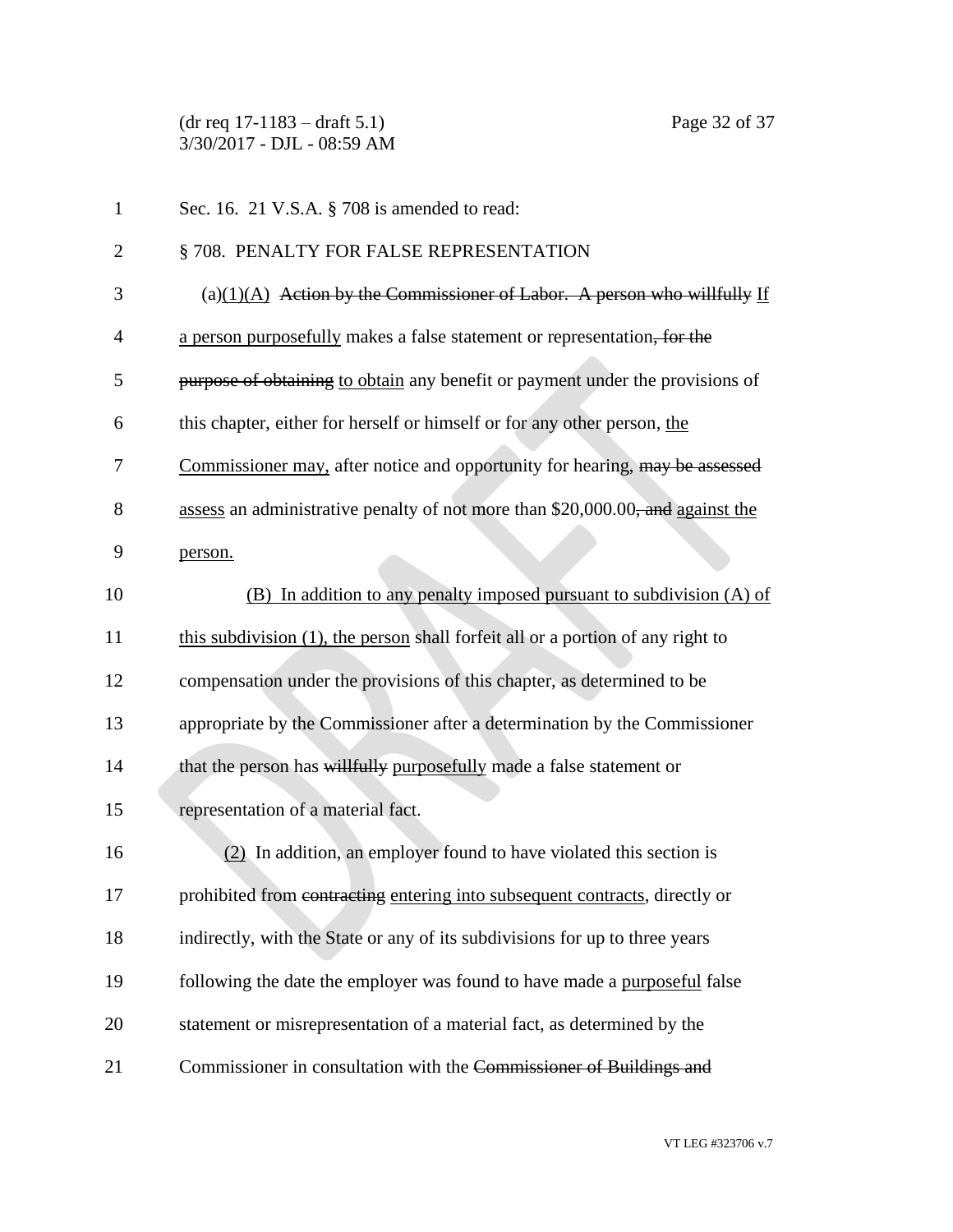(dr req 17-1183 – draft 5.1) Page 33 of 37 3/30/2017 - DJL - 08:59 AM

| 1              | General Services or the Secretary of Transportation, as appropriate. Either the    |
|----------------|------------------------------------------------------------------------------------|
| $\overline{2}$ | Secretary or the Commissioner, as appropriate, shall be consulted in any           |
| 3              | contest relating to the prohibition of the employer from contracting with the      |
| $\overline{4}$ | State or its subdivisions Secretary of Administration. The consultation may be     |
| 5              | informal and shall occur within five business days of the notification by the      |
| 6              | Commissioner. The outcome of the consultation shall be documented.                 |
| 7              | (b) When In addition to any penalties assessed pursuant to subsection (a) of       |
| 8              | this section, when the Department Commissioner of Labor has sufficient             |
| 9              | reason to believe that an employer has purposefully made a false statement or      |
| 10             | representation for the purpose of obtaining to obtain a lower workers'             |
| 11             | compensation premium, the Department Commissioner shall refer the alleged          |
| 12             | violation to the Commissioner of Financial Regulation for the Commissioner's       |
| 13             | consideration of enforcement pursuant to 8 V.S.A. § 3661(c).                       |
| 14             | * * *                                                                              |
| 15             | Sec. 17. 21 V.S.A. § 1307 is amended to read:                                      |
| 16             | § 1307. COMMISSIONER OF LABOR, DUTIES AND POWERS OF                                |
| 17             | The Commissioner of Labor shall administer this chapter. The                       |
| 18             | Commissioner may employ such persons, make such expenditures, require              |
| 19             | such reports, make such investigations, and take such other action as he or she    |
| 20             | considers necessary or suitable to that end. In the discharge of his or her duties |
| 21             | imposed by this chapter, the Commissioner may administer oaths, take               |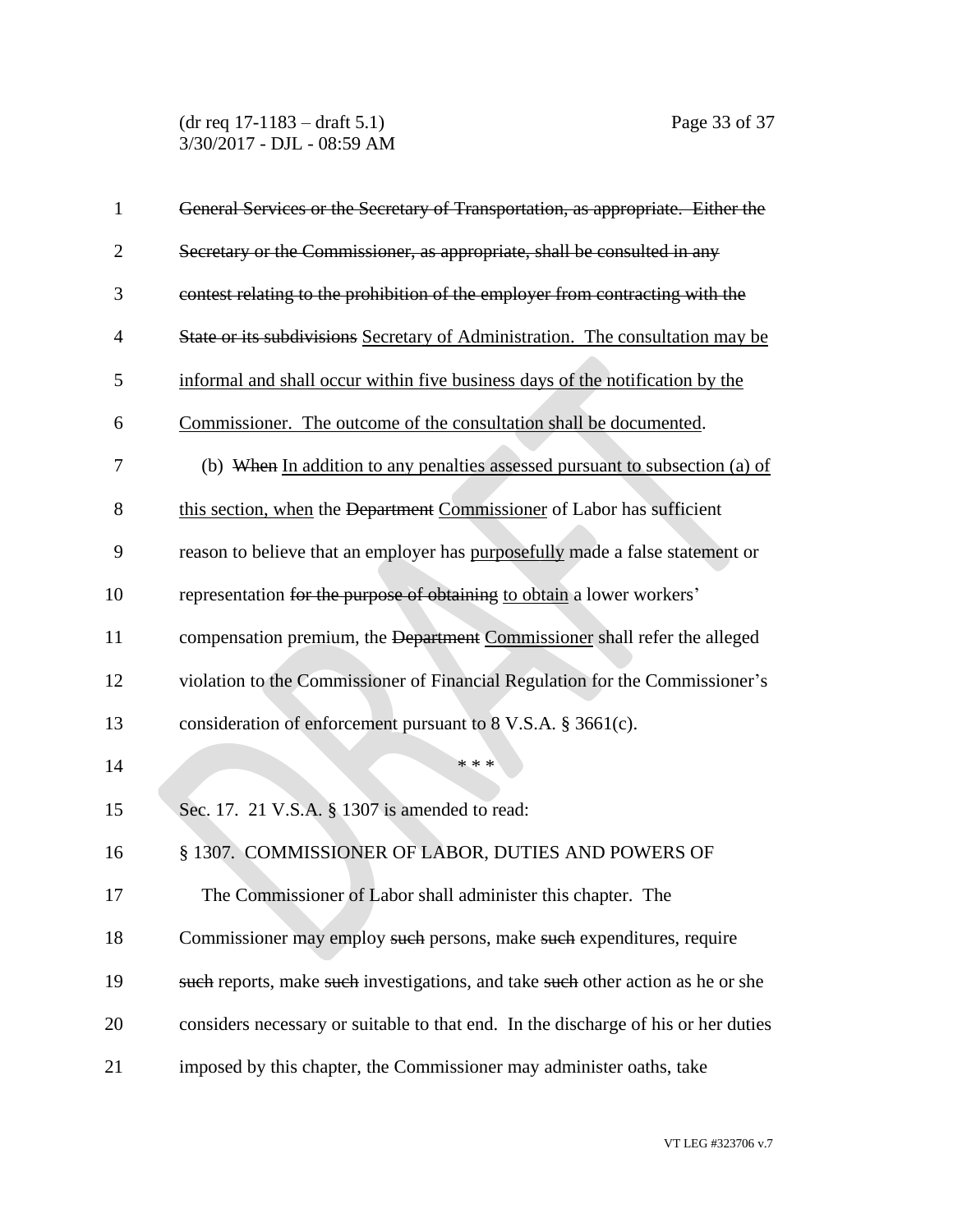(dr req 17-1183 – draft 5.1) Page 34 of 37 3/30/2017 - DJL - 08:59 AM

| $\mathbf{1}$   | depositions, certify to official acts, and subpoena witnesses and compel the   |
|----------------|--------------------------------------------------------------------------------|
| $\overline{2}$ | production of books, papers, correspondence, memoranda, and other records      |
| 3              | necessary and material to the administration of this chapter. In addition, the |
| 4              | Commissioner or designee may, upon presenting appropriate credentials, at      |
| 5              | reasonable times and without unduly disrupting business operations enter and   |
| 6              | inspect any place of business or employment, question any employee, and        |
| 7              | investigate any fact, condition, or matter necessary and material to the       |
| 8              | administration of this chapter. The employer shall, at reasonable times and    |
| 9              | without unduly disrupting business operations, make its workers available to   |
| 10             | meet with the Commissioner or designee, as required by the Commissioner.       |
| 11             | The Commissioner or designee shall inform the employer of the employer's       |
| 12             | rights to refuse entry and to consult with legal counsel, and of the           |
| 13             | Commissioner's rights under this section. If entry is refused, the             |
| 14             | Commissioner may apply to the Civil Division of the Superior Court for an      |
| 15             | order to enforce the rights given to the Commissioner under this section.      |
| 16             | Sec. 18. DEPARTMENT OF FINANCIAL REGULATION AND                                |
| 17             | DEPARTMENT OF LABOR; EDUCATION; OUTREACH                                       |
| 18             | On or before October 1, 2017, the Commissioners of Financial Regulation        |
| 19             | and of Labor shall develop an education and outreach program for workers'      |
| 20             | compensation insurance companies, agents, auditors, and adjusters, as well as  |
| 21             | employers, workers, attorneys, and tax professionals, regarding:               |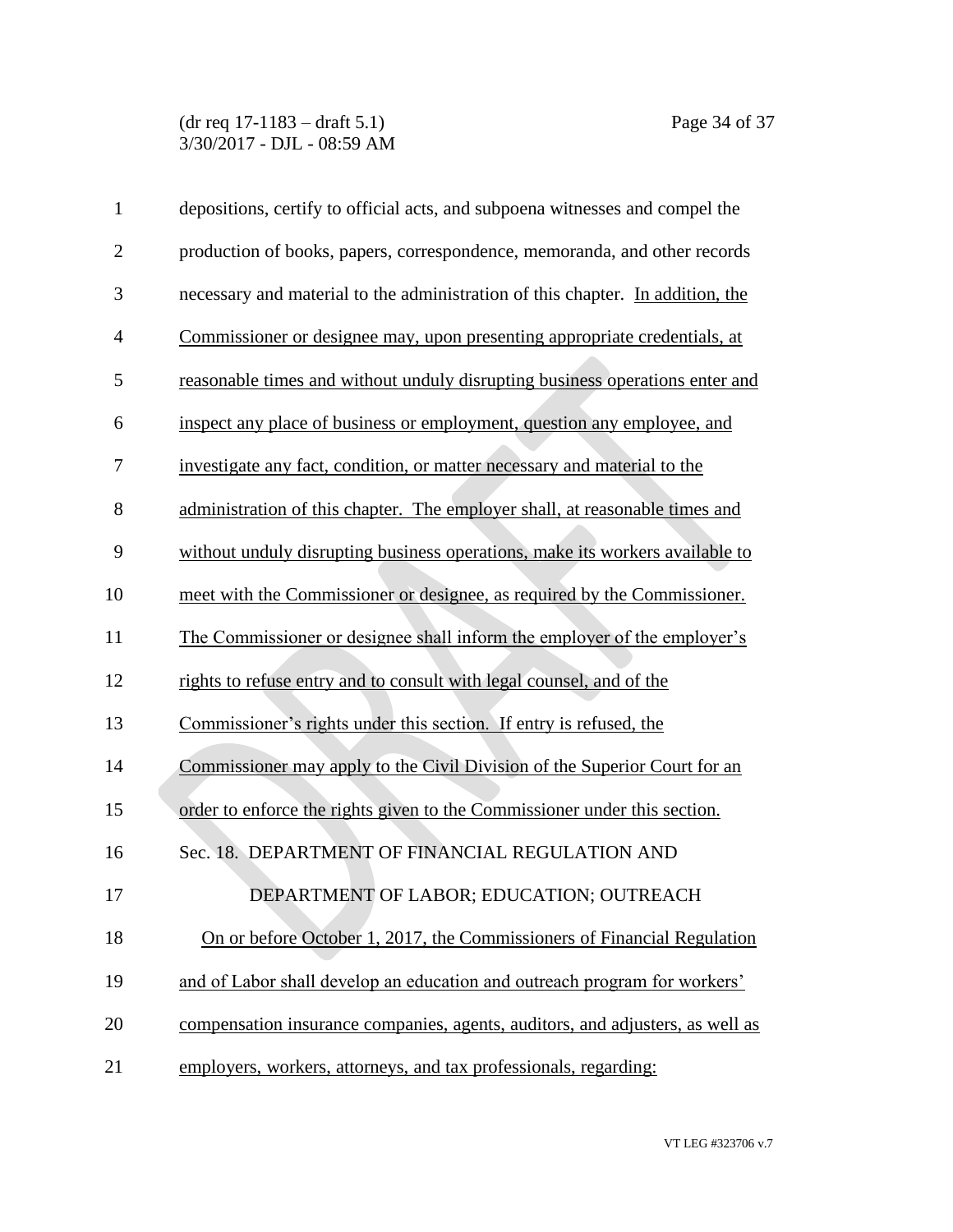(dr req 17-1183 – draft 5.1) Page 35 of 37 3/30/2017 - DJL - 08:59 AM

| 1              | (1) the definition of "independent contractor" that is added to 21 V.S.A.          |
|----------------|------------------------------------------------------------------------------------|
| $\overline{2}$ | §§ 601 and 1301 by this act; and                                                   |
| 3              | (2) how to determine whether a person should be classified as an                   |
| 4              | independent contractor under "the totality of the circumstances" pursuant to       |
| 5              | those definitions.                                                                 |
| 6              | Sec. 19. 21 V.S.A. § 710 is amended to read:                                       |
| 7              | § 710. UNLAWFUL DISCRIMINATION                                                     |
| 8              | * * *                                                                              |
| 9              | (b) No person shall discharge from employment or retaliate or discriminate         |
| 10             | against an employee from employment because such the employee asserted or          |
| 11             | attempted to assert a claim for benefits under this chapter or under the law of    |
| 12             | any state or under the United States.                                              |
| 13             | * * *                                                                              |
| 14             | (d) An employer shall not retaliate or take any other negative action against      |
| 15             | an individual because the employer knows or suspects that the individual has       |
| 16             | filed a complaint with the Department or other authority, or reported a            |
| 17             | violation of this chapter, or cooperated in an investigation of misclassification, |
| 18             | discrimination, or other violation of this chapter, or testified in a proceeding   |
| 19             | related to a violation of this chapter.                                            |
| 20             | (e) The Attorney General or a State's Attorney may enforce the provisions          |
| 21             | of this section by restraining prohibited acts, seeking civil penalties, obtaining |
|                |                                                                                    |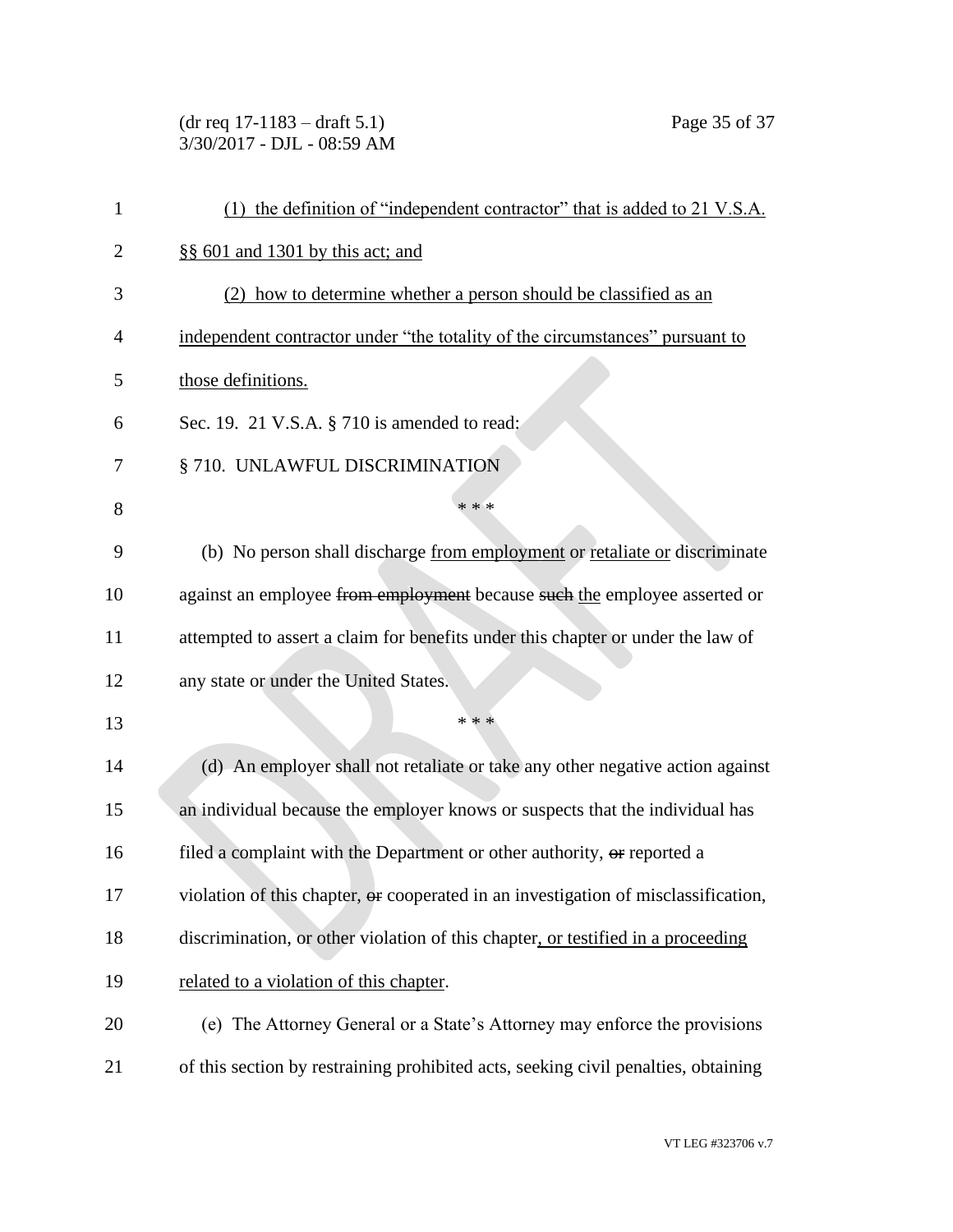(dr req 17-1183 – draft 5.1) Page 36 of 37 3/30/2017 - DJL - 08:59 AM

| $\mathbf{1}$   | assurance assurances of discontinuance, and conducting civil investigations in   |
|----------------|----------------------------------------------------------------------------------|
| $\overline{2}$ | accordance with the procedures established in 9 V.S.A. §§ 2458-2461 as           |
| 3              | though discrimination under this section were an unfair act in commerce.         |
| $\overline{4}$ | (f) The provisions against retaliation in subdivision $495(a)(8)$ of this title  |
| 5              | and the penalty and enforcement provisions of section 495b of this title shall   |
| 6              | apply to this subchapter.                                                        |
| 7              | Sec. 20. 2010 Acts and Resolves No. 142, Sec. 7 is amended to read:              |
| 8              | Sec. 7. DEPARTMENT OF LABOR; EMPLOYEE                                            |
| 9              | MISCLASSIFICATION REPORTING SYSTEM                                               |
| 10             | The department of labor Department of Labor shall create and maintain an         |
| 11             | online employee misclassification reporting system. The system shall be          |
| 12             | designed to allow individuals to report suspected cases of employee              |
| 13             | misclassification, failure to have appropriate insurance coverage, and claimant  |
| 14             | fraud to the department Department to ensure that this information is            |
| 15             | distributed to appropriate departments and agencies, including the Office of the |
| 16             | Attorney General. The department Department and any agency or department         |
| 17             | that the information is distributed to, including the Office of the Attorney     |
| 18             | General, shall keep the name of the complainant confidential.                    |
| 19             | Sec. 21. RULEMAKING                                                              |
| 20             | [PLACEHOLDER]                                                                    |